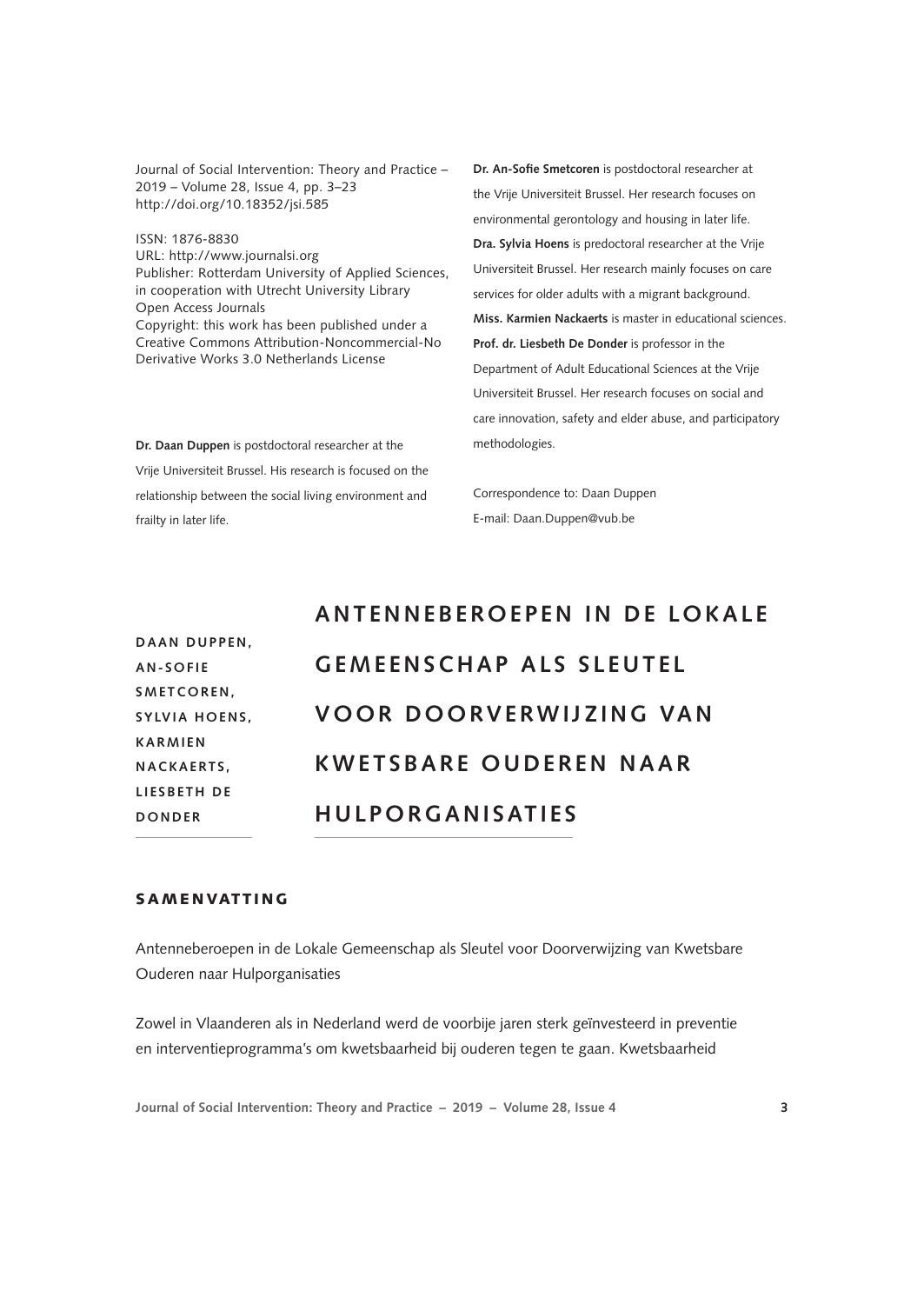wordt doorgaans gedetecteerd door gezondheidsprofessionals. Deze studie exploreerde hoe andere professionals buiten de zorgsector zoals postbodes, winkelbediendes of apothekers een antennefunctie kunnen hebben in de detectie van kwetsbare ouderen door hen door te verwijzen naar zorg wanneer dit nodig is. Daarnaast werd nagegaan in welke situaties zij acties ondernemen en welke ondersteuning nodig is om de rol van antenneberoep op te nemen.

18 professionals werden individueel (n=12) of in focusgroep (n=6) geïnterviewd. Resultaten van de kwalitatieve analyse tonen aan dat zij veelvuldig in contact komen met kwetsbare ouderen tijdens het uitoefenen van hun beroepsactiviteit. Door in gesprek te gaan met de ouderen detecteren zij verschillende vormen van kwetsbaarheid. Zij kunnen en willen een sleutelrol opnemen om deze ouderen door te verwijzen naar zorgondersteuning maar stellen zich vragen omtrent de privacy. Een centraal meldpunt per gemeente zien zij als een oplossing.

### Trefwoorden

ouderen, oudere volwassenen, kwetsbaarheid, detectie, preventie

# ABSTRACT

Background: When older adults have early symptoms of frailty, research indicates that an early intervention can delay or avoid adverse frailty outcomes such as hospitalization or institutionalization. Frailty is to date mostly detected in a medical setting. General practitioners or home care nurses are care professionals who are the key persons in this detection. The informal network of frail older people as well has a crucial role in avoiding the worsening of frailty and the prevention of adverse frailty outcomes. Unfortunately, not all older adults in need of care have adequate care networks. In the past years, many policies have seriously invested in prevention and intervention programs for frail older adults. Within the D-SCOPE study, the potential role of 'non-care professionals' is explored for detecting frail older adults without an informal network and potentially leading them to formal care. Professionals such as pharmacists, mailmen or cashiers have frequent contact with frail older adults and can be seen as "antenna professionals" given they receive considerable information from their clients or costumers. This explorative study researched (a) whether antenna professionals can detect frail communitydwelling older adults, (b) which action they undertake when they detect a frail person and which barriers may occur to initiate an action and (c) which support is needed to be an antenna professional.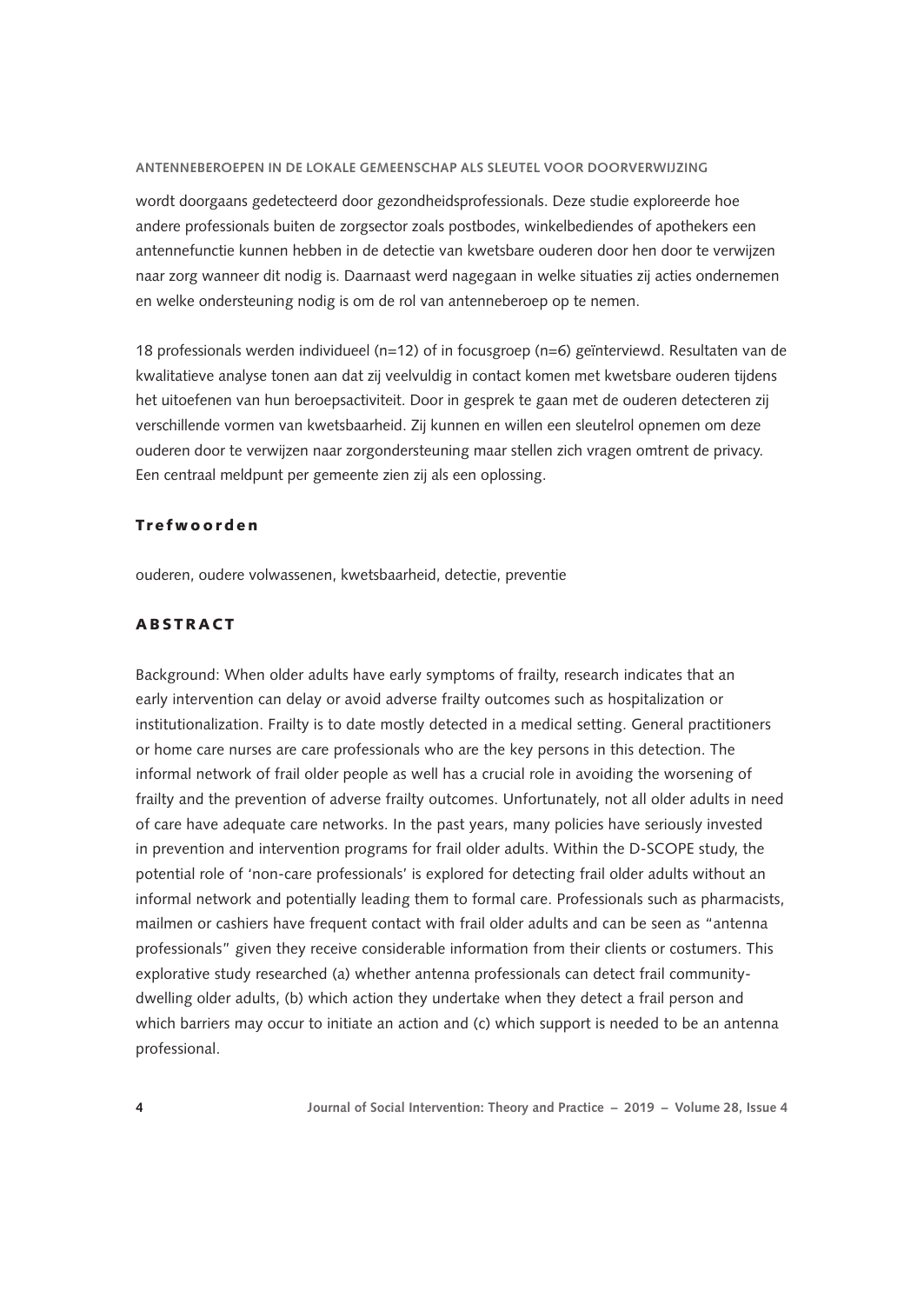Methods: 18 persons with different professions were interviewed: pharmacists, police inspector, bank clerk, mailmen, local business owners such as florist and grocer, manager from a hair salon or supermarket and more. Professionals who didn't had contact with frail community-dwelling older adults during their work were excluded for an interview. Participants were asked to what extend they had contact with frail older adults who were according to them in need for help, if they ever referred them towards appropriate care, what an antenna profession meant to them, what support they need to act as one and which barriers one can expect for this kind of function. All interviews were thematically analyzed.

Results: The professionals could detect frailty in numerous ways. Physical frailty was visually noticeable and by starting conversations, other psychological and social frailty became visible while practicing the profession. Not seldom older adults themselves shared tragic stories of their lives. Cognitive frailty was recognized with alert signs, for example when older adults came to buy the same item twice. These professionals regularly initiate actions that were sometimes linked to their profession such as giving advice or delivering groceries. Just listening to the story could also be seen as an action for helping frail persons. In specific cases, situations were passed towards healthcare professionals or relatives. Barriers for referring frail older adults towards care organizations were concerns about privacy, fear of losing the continuity of the daily activities, correct estimating if one in fact needed help and finding the right balance between professional and personal life. Most participants in the study thought they could act as an antenna function for referring towards professional care although they are most concerned about the privacy regulation on this matter. One central contact point in the community for referring frail older adults was believed to be a solution to prevent frailty worsening and the question to mention this anonymously was more than once raised. More concerns of the possible antenna professionals were found in three evolutions that were analyzed across the interviews. A first was the disappearance of local business owners in the community. A second was the decline of neighborhood social capital, which makes older adults increasingly turn to neighborhood stores for social contact. A third evolution is the transformation of the social character of antenna profession in a digitized world or higher work pressure.

Discussion and conclusion: The findings illustrate that professionals can have an antenna function in the detection of different types of frailty. To use the information of these professionals, their concerns should sincerely be acknowledged. Not only was correctly estimating if one effectively needs help a concern, also privacy issues were discussed. Referring a frail person with care needs anonymously is straightforward not possible according to the European Union regulation on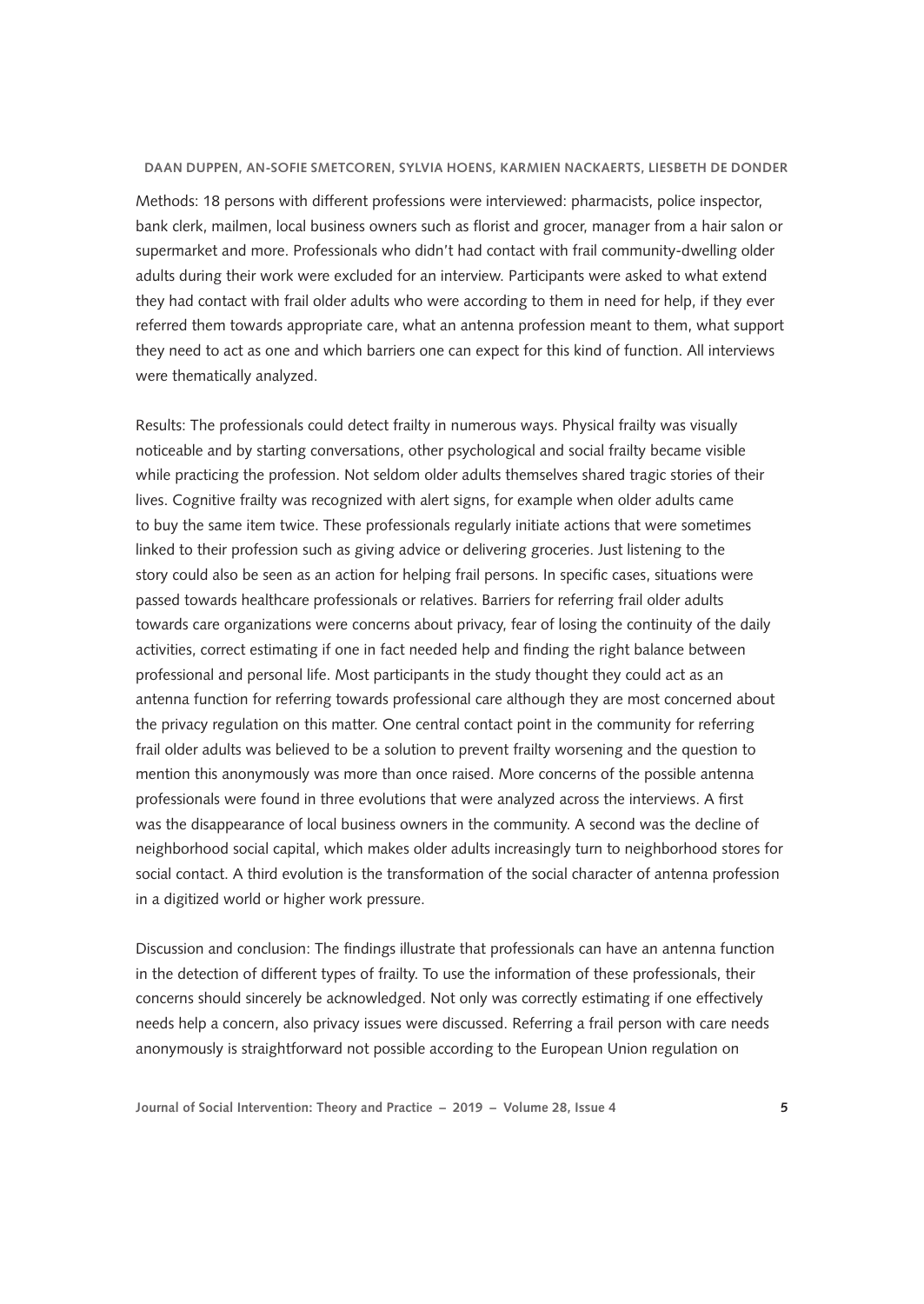the protection of natural persons with regard to the processing of personal data. Therefore, all professionals must have the permission of the older adult before referring him or her to a care or welfare organization. It should be noted that this study was explorative and possible other persons with an antenna function such as members from clubs or societies for older adults, neighborhood volunteers, priests or Imams were not included in this study and could have an important antenna function as well. The findings of this study however provide a basis for care or welfare organizations in the development of a policy towards the implementation of professionals with an antenna function for detecting frail community-dwelling older adults. These professionals already have valuable information that can be used to prevent frailty worsening.

### Keywords

Older adults, frailty, vulnerability, detection, prevention

## INLEIDING

De maatschappij waarin we leven ontgroent en vergrijst. 16,3% van de Belgische bevolking was in 2016 ouder dan 67 jaar ten opzichte van 14,7% in 2000 en verwacht wordt dat dit percentage oploopt tot 22,1% in 2040 (Federaal Planbureau, 2017). In Nederland was 19% van de bevolking 65 jaar of ouder en zal dit oplopen tot 26% in 2040 (Stoeldraijer, van Duin & Huisman, 2017). De Belgische en Nederlandse situatie zijn overeenkomstig met andere Europese landen. Zo wordt er geschat dat over de 28 lidstaten van Europa 27% van de bevolking in 2040 65 jaar of ouder zal zijn (Eurostat, 2018). Deze bevolkingsvooruitzichten zorgen voor een demografische shift en ze hebben implicaties op en opportuniteiten voor iedereen in onze samenleving. Zo nemen ouderen tot op hoge leeftijd verschillende rollen op: bijvoorbeeld in de zorg voor familie en naasten, via vrijwilligerswerk of in het verenigingsleven. Zolang ouderen gezond zijn, worden zij in het uitvoeren van deze activiteiten amper beperkt (Wereldgezondheidsorganisatie, 2015). Bij toenemende kwetsbaarheid echter daalt de maatschappelijke participatie van ouderen. Wat deze kwetsbaarheid inhoudt, wordt in de wetenschappelijke literatuur benaderd vanuit twee invalshoeken. Enerzijds is er de focus op hoofdzakelijk biomedische en fysieke kwetsbaarheid waarbij gekeken wordt naar een optelsom van fysieke symptomen of aandoeningen zoals spontaan gewichtsverlies of vertraagde wandelsnelheid (bijvoorbeeld. Fried *et al.*, 2001, Rockwood, Mitnitski, Song, Steen & Skoog, 2006). Anderzijds is er de holistische benadering waarbij kwetsbaarheid niet als een statisch, maar een dynamisch gegeven bekeken wordt dat doorheen de tijd positief of negatief kan evolueren. Kwetsbaarheid manifesteert zich hier op meer domeinen dan enkel lichamelijke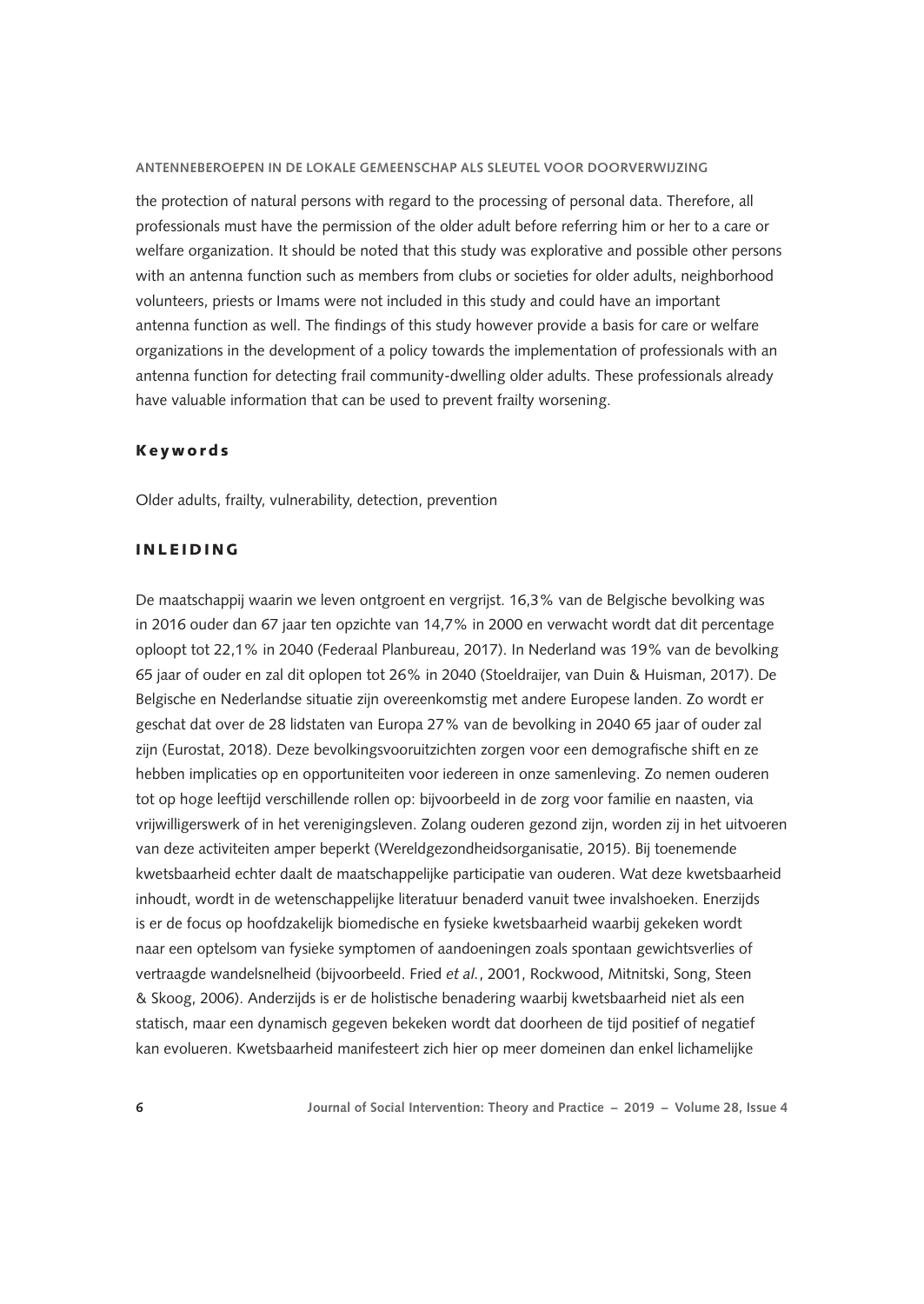gezondheid (Gobbens, Luijkx, Wijnen-Sponselee & Schols, 2010). In de meest uitgebreide operationalisering van kwetsbaarheid worden naast fysieke kwetsbaarheid nog vier andere domeinen voorgesteld. Een tweede domein is psychische kwetsbaarheid die rekening houdt met emotionele eenzaamheid en stemmingsstoornissen. Een derde domein omvat sociale kwetsbaarheid en includeert zowel sociale eenzaamheidsgevoelens als het ontbreken van een steunnetwerk. Cognitieve kwetsbaarheid houdt rekening met geheugenproblemen en omgevingskwetsbaarheid gaat onder meer over een niet-aangepaste woonomgeving (Dury *et al.*, 2018; Van der Vorst *et al.*, 2017). Deze studie benadert kwetsbaarheid als een multidimensioneel concept.

### Naar een tijdige detectie van kwetsbaarheid

Onderzoek toont aan dat een vroegtijdige tussenkomst bij symptomen van kwetsbaarheid een ziekenhuis- of rusthuisopname mogelijks kan uitstellen of vermijden (Stijnen, Duimel-Peeters, Jansen & Vrijhoef, 2013). Vandaag de dag gebeurt detectie van kwetsbaarheid voornamelijk in een medische setting, zoals in een ziekenhuis, bij de huisarts (Lette, Baan, Van den Berg & de Bruin, 2015) of door proactieve huisbezoeken door verpleegkundigen (Hout *et al.*, 2011). Deze zorgprofessionals zijn als het ware de sleutelfiguren om kwetsbaarheid te detecteren. Ouderen die echter geen gebruik maken van professionele (medische) zorg moeten bij problemen een beroep doen op hun eigen inschattingsvermogen of hun eigen informele netwerk (Fabbricotti *et al*., 2013; Jonkers & Machielse, 2012). Helaas zijn er personen met een zeer klein sociaal netwerk en dit beperkt zich niet tot ouderen alleen. Extreme voorbeelden van sociale isolatie die de media halen, zijn de overlijdens van personen waarbij het lichaam pas maanden of jaren na hun overlijden werd gevonden. Zo werden in de zomer van 2017 in de stad Brugge in één week tijd drie lichamen gevonden van personen die reeds enkele dagen overleden waren (bron standaard 2 augustus 2017). Dit gaf de aanleiding om in de stad het actieplan 'Vierkant tegen eenzaamheid' op te starten met acties zoals een telefoonketting of *alerte deurprofessionals*. Deze professionals komen vanwege hun beroep voorbij de deur van inwoners en zouden de detectie van eenzaamheid en isolement bij ouderen kunnen ondersteunen (Vierkant tegen eenzaamheid, 2018).

## Preventie van kwetsbaarheid: rol van antenneberoepen.

Om extreme situaties tegen te gaan, is er reeds bij de eerste symptomen van kwetsbaarheid nood aan een interventie om de situatie aan te pakken (Lette *et al*., 2015; Stijnen *et al*., 2013). Zowel in Vlaanderen als in Nederland werd er de voorbije jaren ernstig geïnvesteerd in preventie en interventieprogramma's voor kwetsbare ouderen. Een voorbeeld uit Nederland is het *Even*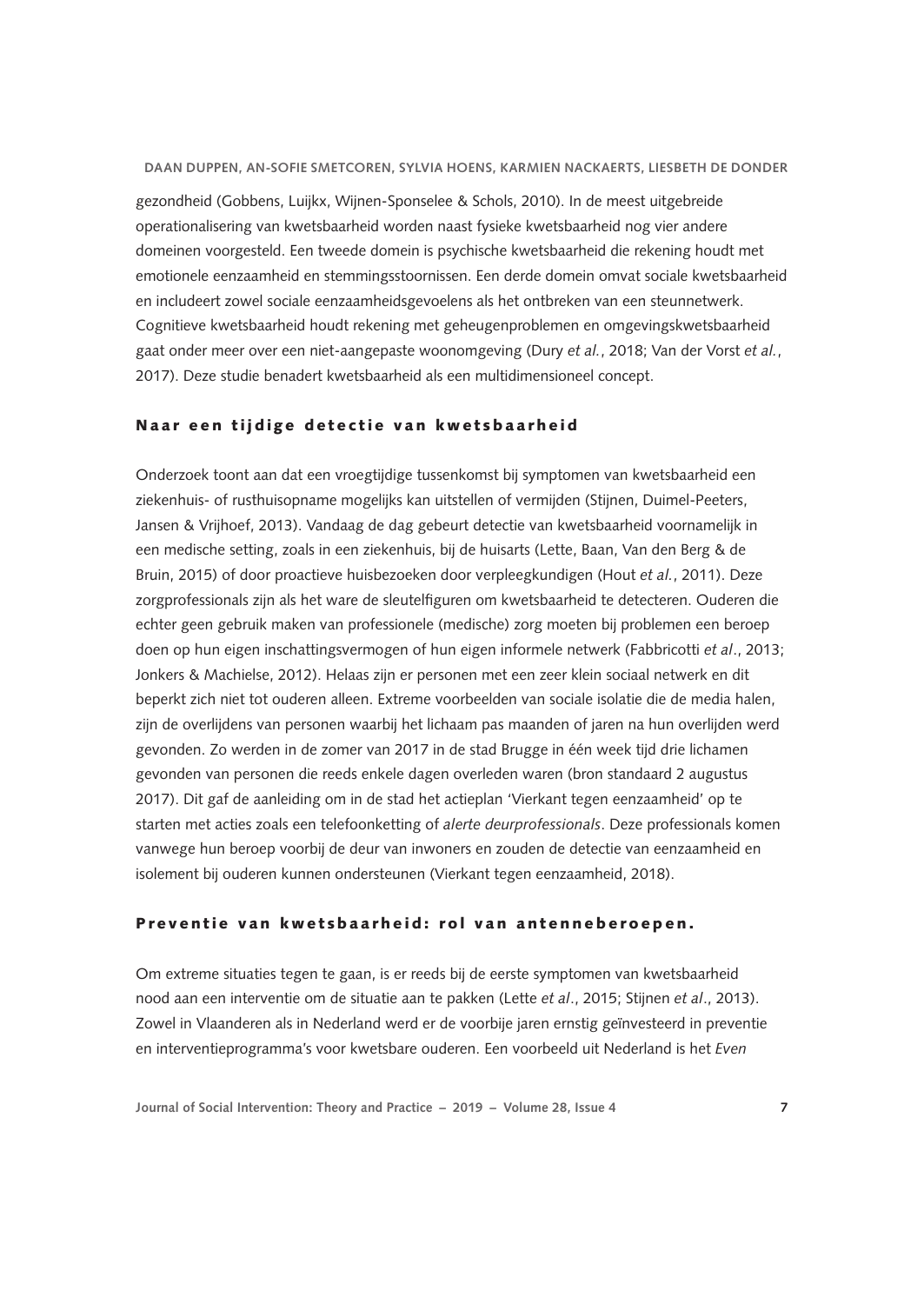*Buurten* project in Rotterdam waar sociale netwerken van thuiswonende ouderen via een integrale wijkaanpak worden versterkt om zo kwetsbaarheid vroeger te signaleren (Van Dijk, Cramm, Lötters & Nieboer, 2013). Een voorbeeld uit Vlaanderen is dat van *Actief Zorgzame Buurten*. In dergelijke buurten kennen en helpen bewoners elkaar, wordt zorg breed bekeken en wordt er onder meer gebouwd aan sociale cohesie in de wijk (De Donder *et al*., 2017).

Van 2015 tot einde 2018 liep in Vlaanderen het Detection – Support and Care for Older People: Prevention and Empowerment project (D-SCOPE) waarin een methodiek ontwikkeld werd om ouderen met een verhoogd risico voor kwetsbaarheid te detecteren aan de hand van gegevens uit het bevolkingsregister (Lambotte *et al*., 2018; Smetcoren *et al*., 2018). Veel ouderen krijgen zorg bij hun activiteiten van het dagelijks leven. 3,8 % van de thuiswonende ouderen in Vlaanderen daarentegen heeft een tekort aan deze zorg (Fret *et al*., 2017). D-SCOPE wil dankzij detectie deze zorgtekorten elimineren. Daarnaast wil D-SCOPE exploreren hoe 'niet-evidente' professionals kwetsbaarheid kunnen detecteren en signaleren wanneer zij vanuit hun beroep in contact komen met kwetsbare ouderen. Zoals een antenne verschillende radiogolven ontvangt, zijn er ook antenneberoepen (AB) die verschillende signalen van hun klanten en cliënten ontvangen betreft kwetsbaarheid en eventuele zorgtekorten. We denken hierbij aan apothekers, kappers/kapsters, loketbedienden van een financiële instelling, cafébazen, winkelbedienden/kassiers(ters), postbodes en veel meer.

Buren van ouderen of verenigingen waarin ouderen actief zijn, hebben ook een belangrijke sleutelrol in de detectie en ondersteuning van kwetsbare ouderen (De Donder, 2017), In deze studie werd echter gekozen om enkel de AB te bevragen. Zij komen vanwege hun beroep ook in contact met ouderen die sterk geïsoleerd leven, maar worden vaak over het hoofd gezien als mogelijke sleutelfiguren. Aan de hand van een exploratieve studie werden drie onderzoeksvragen gesteld:

- 1. Kunnen antenneberoepen kwetsbaarheid bij thuiswonende ouderen detecteren? En hoe doen zij dit?
- 2. In welke situatie zij actie ondernemen als ze kwetsbaarheid bij thuiswonende ouderen met een zorgtekort detecteren en welke knelpunten zij hierbij ervaren?
- 3. Welke ondersteuning belangrijk is om de rol van antenneberoep op te nemen?

# METHODE VAN ONDERZOEK

Van januari 2015 tot december 2018 werken 21 onderzoekers van de Vrije Universiteit Brussel, Universiteit Antwerpen, Katholieke Universiteit Leuven, Hogeschool Gent en Maastricht University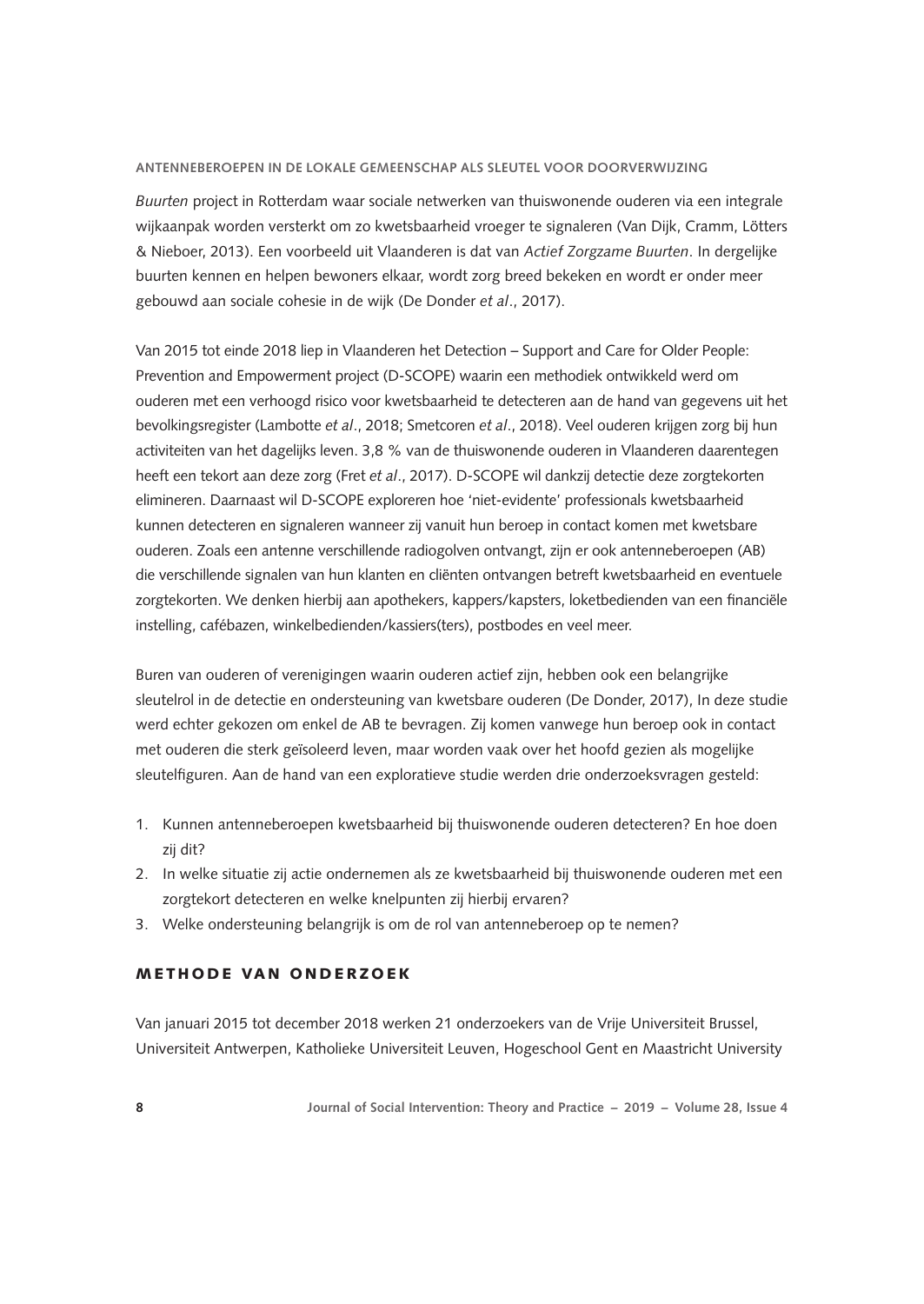samen aan het D-SCOPE-project. D-SCOPE ontwikkelde gedurende deze periode strategieën voor een proactieve detectie van kwetsbaarheid bij thuiswonende ouderen (60 jaar en ouder).<sup>1</sup> Naast de detectie van kwetsbare ouderen via het bevolkingsregister aan de hand van risicoprofielen (Smetcoren *et al*., 2018) werd verkend hoe antenneberoepen kwetsbare ouderen konden signaleren en doorverwijzen naar het Openbaar Centrum voor Maatschappelijk Welzijn (OCMW) die dan de gepaste en gewenste hulp zou kunnen inschakelen.

Data werden verzameld tijdens focusgroepgesprekken en individuele interviews met personen in antenneberoepen. Het doel van kwalitatieve focusgroepen was om de visies, ervaringen, noden en wensen van een populatie te registreren door een groep experten bij elkaar te brengen. Focusgroepen zijn een gepaste methode om de hoeveelheid informatie te maximaliseren in een beperkte tijd. Tijdens interactie met andere experten kwamen verschillende opinies aan bod (Acocella, 2012).

Hoewel de originele opzet was om data alleen te verzamelen in focusgroepen, werden wegens praktische omstandigheden zoals, drukke werkschema's, overlappende uurregelingen of het niet verkrijgen van dienstvrijstelling aanvullend individuele interviews georganiseerd om een zo divers mogelijke verzameling respondenten te kunnen bereiken.

Een onderzoeker van D-SCOPE coördineerde de gesprekken in de twee focusgroepen (n=2; n=4) en werd daarin bijgestaan door een masterstudent Agogische Wetenschappen en een medewerker van het OCMW. De onderzoeker en de student namen aanvullend nog 10 individuele interviews en één dubbelinterview met personen in antenneberoepen af tot datasaturatie optrad.

### Onderzoekspopulatie en onderzoeksobject

In totaal werden 18 personen met verschillende beroepen geïnterviewd: apothekers (n=3), medewerker zelfstandige zaak (n=2), handelaars (n=6), andere zelfstandigen (n=4) en openbaar dienstverleners (n=3). Volledige karakteristieken van de deelnemers zijn terug te vinden in tabel 1. De deelnemers werden benaderd via de medewerkers van het OCMW of via contacten uit de netwerken van D-SCOPE-onderzoekers. Enkel professionals die via hun beroep in contact kwamen met kwetsbare thuiswonende ouderen werden geïncludeerd in het onderzoek. Exclusiecriteria waren professionals zonder thuiswonende ouderen als cliënten of professionals die een zorgberoep uitoefenden zoals huisartsen, thuiszorgdiensten, thuisverpleegkundigen, of kinesitherapeuten (fysiotherapeuten) en reeds een gekende sleutelrol in detectie hebben.

**Journal of Social Intervention: Theory and Practice – 2019 – Volume 28, Issue 4 9**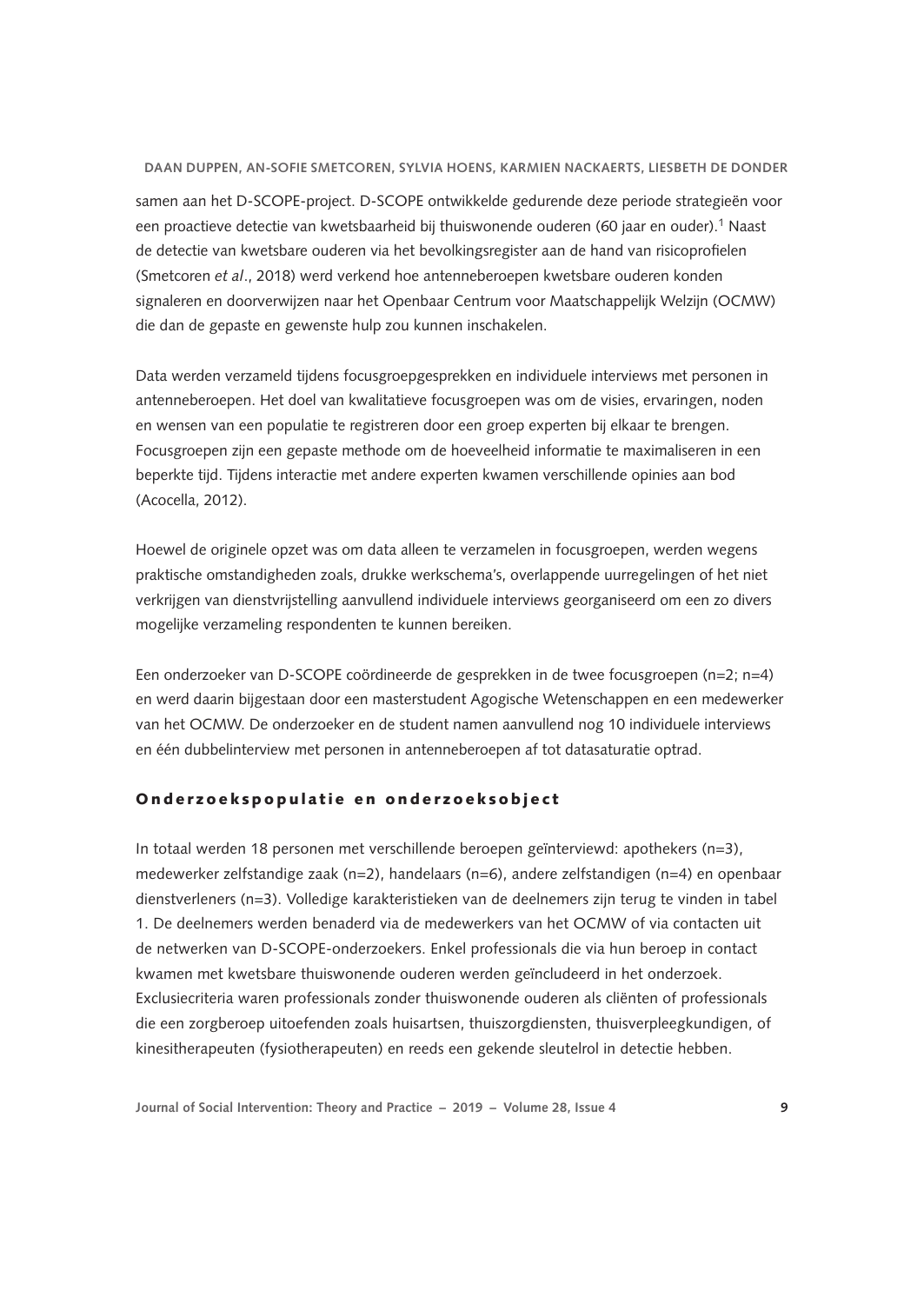| Beroep                              | Leeftijd | Positie              | Geslacht |
|-------------------------------------|----------|----------------------|----------|
| Vrij beroep                         |          |                      |          |
| Apotheek grootstad                  | 30       | Hoofdapotheker       | Man      |
| Apotheek stad                       | 31       | Hoofdapotheker       | Vrouw    |
| Apotheek dorp                       |          | Hoofdapotheker       | Man      |
| Medewerker zelfstandige zaak        |          |                      |          |
| Café                                | 32       | Serveuse             | Vrouw    |
| <b>Buurtwinkel<sup>c</sup></b>      | 51       | Kassierster          | Vrouw    |
| Handelaar                           |          |                      |          |
| Fruitwinkela                        | 64       | <b>Zaakvoerder</b>   | Man      |
| Dagbladhandel <sup>a</sup>          | 50       | Eigenaar             | Vrouw    |
| <b>Bakker</b>                       | 61       | Zaakvoerder          | Man      |
| Bloemenwinkel                       | 61       | Zaakvoerder          | Man      |
| <b>Buurtwinkel<sup>c</sup></b>      | 47       | Zaakvoerder          | Vrouw    |
| Grootwarenhuisb                     | 46       | Manager              | Man      |
| Andere zelfstandige                 |          |                      |          |
| Schoonheidsspecialiste <sup>a</sup> | 29       | Zelfstandige         | Vrouw    |
| Kapsalon                            | 68       | Zelfstandige         | Vrouw    |
| Kapster aan huis                    | 47       | Zelfstandige         | Vrouw    |
| Bankkantoor                         | 54       | Filiaalhouder        | Man      |
| Openbare dienstverlening            |          |                      |          |
| <b>Bpost</b>                        | 53       | Postbode             | Vrouw    |
| <b>Bpost<sup>a</sup></b>            | 39       | Postbode             | Man      |
| Lokale politie <sup>b</sup>         | 53       | Inspecteur wijkagent | Vrouw    |

### **Tabel 1: karakteristieken van de deelnemers**

 $a$  = deelnemers focusgroep één;  $b$  = deelnemers focusgroep twee;  $c$  = duo interview

Gezien de exploratieve aard van het onderzoek werd gekozen voor kwalitatieve interviews om de ervaringen en noden van AB te onderzoeken. Hierbij waren 4 hoofdvragen centraal: (a) "In welke situaties komt u in contact met kwetsbare ouderen van wie u denkt dat ze extra hulp of zorg zouden nodig hebben?"; (b) "In welke situatie hebben jullie al eens kwetsbare ouderen gedetecteerd en die effectief ook doorverwezen naar meer zorg en ondersteuning?"; (c) "Hoe vult u de rol van AB in en welke ondersteuning heeft u hiervoor nodig?"; (d) Welke mogelijke drempels kan iemand ondervinden om de rol als AB op te nemen?" Elk interview werd digitaal opgenomen en later verbatim getranscribeerd. Elke deelnemer ondertekende geïnformeerde toestemming voor deelname, opname van het gesprek en een vertrouwelijke verwerking van de data voor wetenschappelijke doelen. De studie werd goedgekeurd door de ethische commissie van de Humane Wetenschappen van de Vrije Universiteit Brussel (ECHW\_031).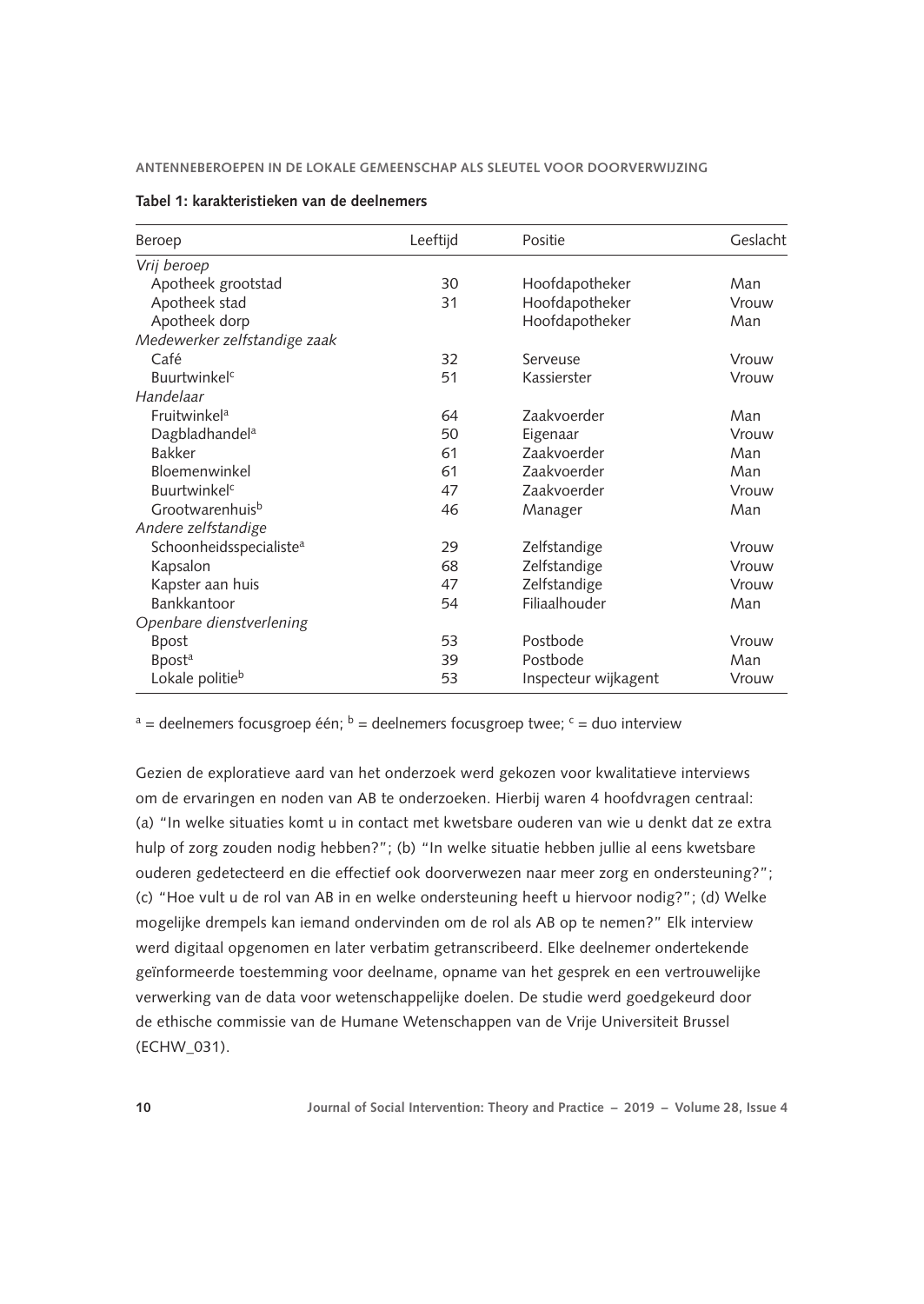### Wijze van analyseren

Met behulp van de software MAXQDA werden de kwalitatieve interviews geanalyseerd volgens thematische analyse. In een eerste stap werden vier hoofdthema's bepaald: (a) gedetecteerde vormen van kwetsbaarheid; (b) ondernomen acties; (c) knelpunten naar doorverwijzing; (d) noden voor doorverwijzing. In een tweede stap werden alle interviews geanalyseerd en leidde inductieve analyse ertoe dat subthema's werden toegekend aan nieuwe informatie die naar boven kwam onder de hoofdthema's (Fereday & Muir-Cochrane, 2006). Eén onderzoeker deed alle analyses waarna deze werden bediscussieerd met alle onderzoekers van deze studie. Elk hoofdthema werd uitvoerig beschreven met informatie uit de subthema's en geïllustreerd met citaten van de deelnemers in het onderzoek om de essentie van het thema duidelijk te maken (Crowe, Inder & Porter, 2015). Om de anonimiteit van de deelnemers te garanderen werden schuilnamen gebruikt.

### RESULTATEN

### Detecteren van kwetsbare ouderen

Professionals met een antenneberoep detecteren kwetsbare ouderen op verschillende manieren. AB nemen vage alarmsignalen van *cognitieve kwetsbaarheid* waar of hebben een 'niet pluis gevoel'. Voorbeelden waar ze mee geconfronteerd worden, zijn: het vergeten om medicatie op te halen in de apotheek, vergeten waar belangrijke financiële documenten zijn, een verhaal vaak herhalen, pincode vergeten of hetzelfde magazine als de dag voorheen kopen in de dagbladhandel. In een café merkt de serveerster op dat ouderen met geheugenproblemen hun portemonnee geven en vragen om het geld er zelf uit te nemen. *Fysieke kwetsbaarheid* is volgens de respondenten visueel herkenbaar wanneer ouderen hulpmiddelen beginnen te gebruiken zoals een rollator of wanneer boodschappen te zwaar worden. In zeldzame gevallen merken zij urinaire incontinentie op of flauwte door hypoglykemie bij diabetespatiënten. *Sociale kwetsbaarheid* toont zich wanneer eenzame oudere mannen de kassiersters vragen om mee uit te gaan of wanneer ouderen vaak in de winkel blijven 'hangen'. Een ander voorbeeld van sociale kwetsbaarheid is het gebruik maken van de thuislevering service van de buurtwinkel door ouderen die fysiek kwetsbaar zijn, maar waarbij de sociale kwetsbaarheid duidelijk wordt door elke dag voor één levering te bellen in plaats van éénmaal per week om toch maar iemand te zien. Ook een postbode merkt op dat hij voor bepaalde ouderen de enige is die bij hen langskomt. *Omgevingskwetsbaarheid* wordt door AB eerder gezien als een niet-verzorgde woning (bijvoorbeeld een gebrek aan hygiëne) dan een woning die niet is aangepast aan de leeftijd. Dit wordt ook enkel gedetecteerd door AB die

**Journal of Social Intervention: Theory and Practice – 2019 – Volume 28, Issue 4 11**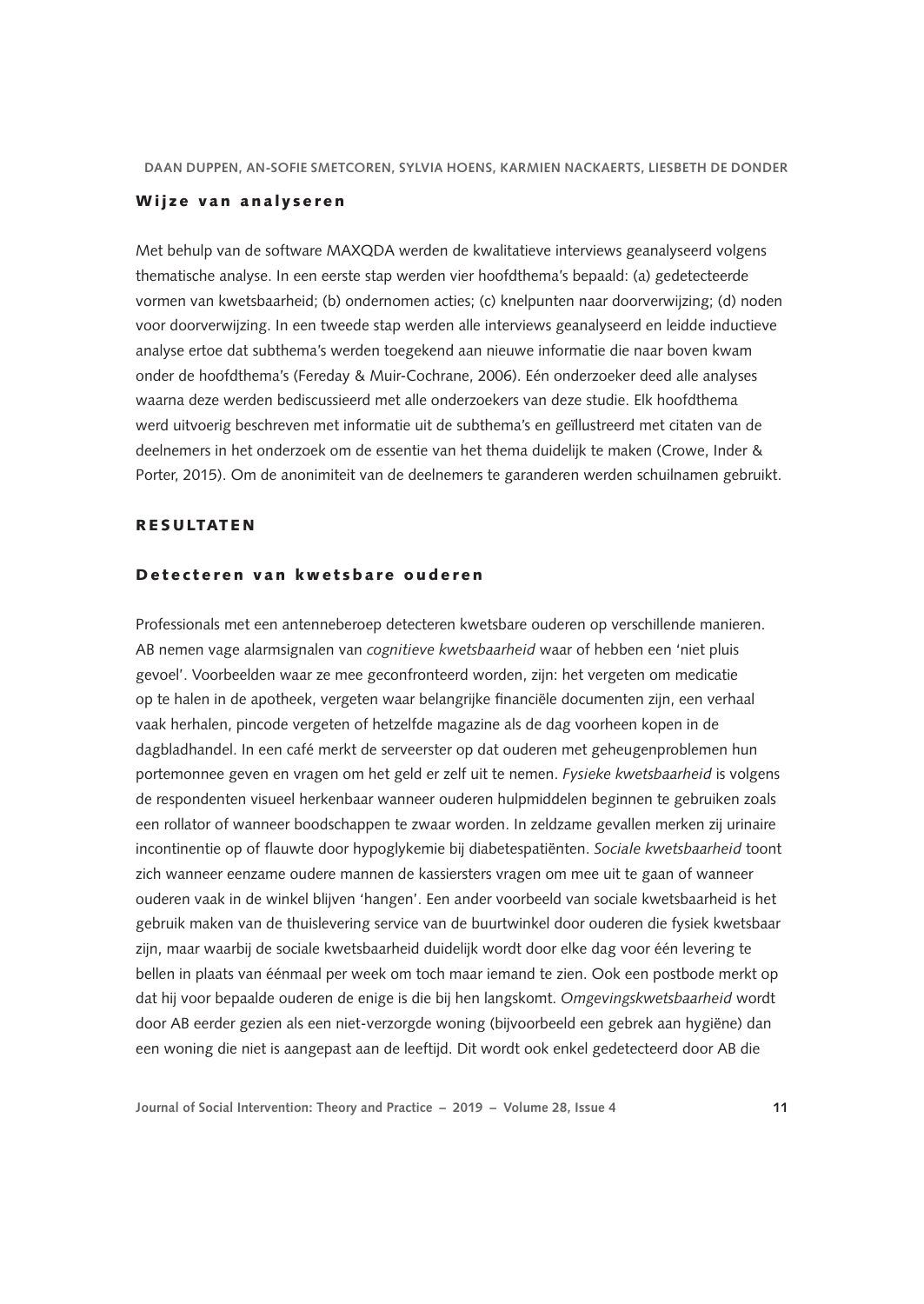aan huis komen zoals kapster, postbode, bankfiliaalhouder of schoonheidsspecialist. *Psychische kwetsbaarheid* is zichtbaar wanneer ouderen 'een traantje wegpinken' bij verhalen over hun overleden partner. Wanneer AB vertellen over complexe zorgsituaties komen *verschillende vormen van kwetsbaarheid* naar boven. Voorbeelden zijn cognitieve problemen bij ouderen met een beperkt sociaal netwerk waarbij een evolutie zichtbaar is naar meer verwaarlozing. In specifieke situaties krijgen de AB te maken met psychiatrische stoornissen, alcoholmisbruik en verwaarlozing. In een landelijke buurtwinkel werden AB hier ongevraagd mee geconfronteerd zoals blijkt uit volgend dubbelinterview:

Helène: "Ja. Je hebt Frank, die aan de drank zit. Op een bepaald moment, je ziet hem achteruitgaan".

Eliane: "Dat zijn mensen, die dan zeggen: 'Kijk, Helène en Eliane, ik ga me laten opnemen'. Die komt dat dus vertellen, ondanks dat wij die mens eigenlijk gewoon niet kennen. Alleen van in de winkel. Maar gewoon, die komt zeggen: 'Ik laat me opnemen. Ik ga veertien dagen weg zijn'. En die komt dat vertellen. Hij moet ook zijn ei kwijt kunnen. Dat is ook een meneer alleen. Alleen gevallen (verweduwd)".

Naast de gekende vormen van kwetsbaarheid wordt ook financiële kwetsbaarheid aangehaald. AB vertellen dat ze vaak op de hoogte zijn dat bepaalde klanten onder budgetbeheer staan. Anderen zoals de schoonheidsspecialiste en kapster, ervaren dat ouderen vanwege financiële redenen minder afspraken maken dan ze zouden wensen.

### Acties ondernemen en knelpunten om tot actie over te gaan

Elke respondent geeft aan in het verleden reeds één of meerdere acties te hebben ondernomen om zijn kwetsbaar ouder publiek te ondersteunen. Voor bepaalde AB is actie ondernemen verbonden aan hun beroep. De bankfiliaalhouder *adviseert* bijvoorbeeld zijn ouder cliënteel vaak om een zorgvolmacht op te maken in geval de oudere door ziekte of ongeval wilsonbekwaam wordt. In dergelijk geval kan de persoon met de volmacht alle bankzaken regelen voor de wilsonbekwame oudere. Apothekers gaven aan dat advies geven over medicatie en zorg tot hun functie behoort. Het *leveren aan huis van levensmiddelen* aan kwetsbare ouderen is bij de landelijke buurtwinkel een standaard service, terwijl dit bij de fruitkweker een uitzonderlijke mogelijkheid is. Het grootwarenhuis biedt deze service aan bij een aankoopbedrag van minimum € 75. Voorbeelden van extra's die tot heden door AB worden aangeboden zijn het installeren van een koffiecorner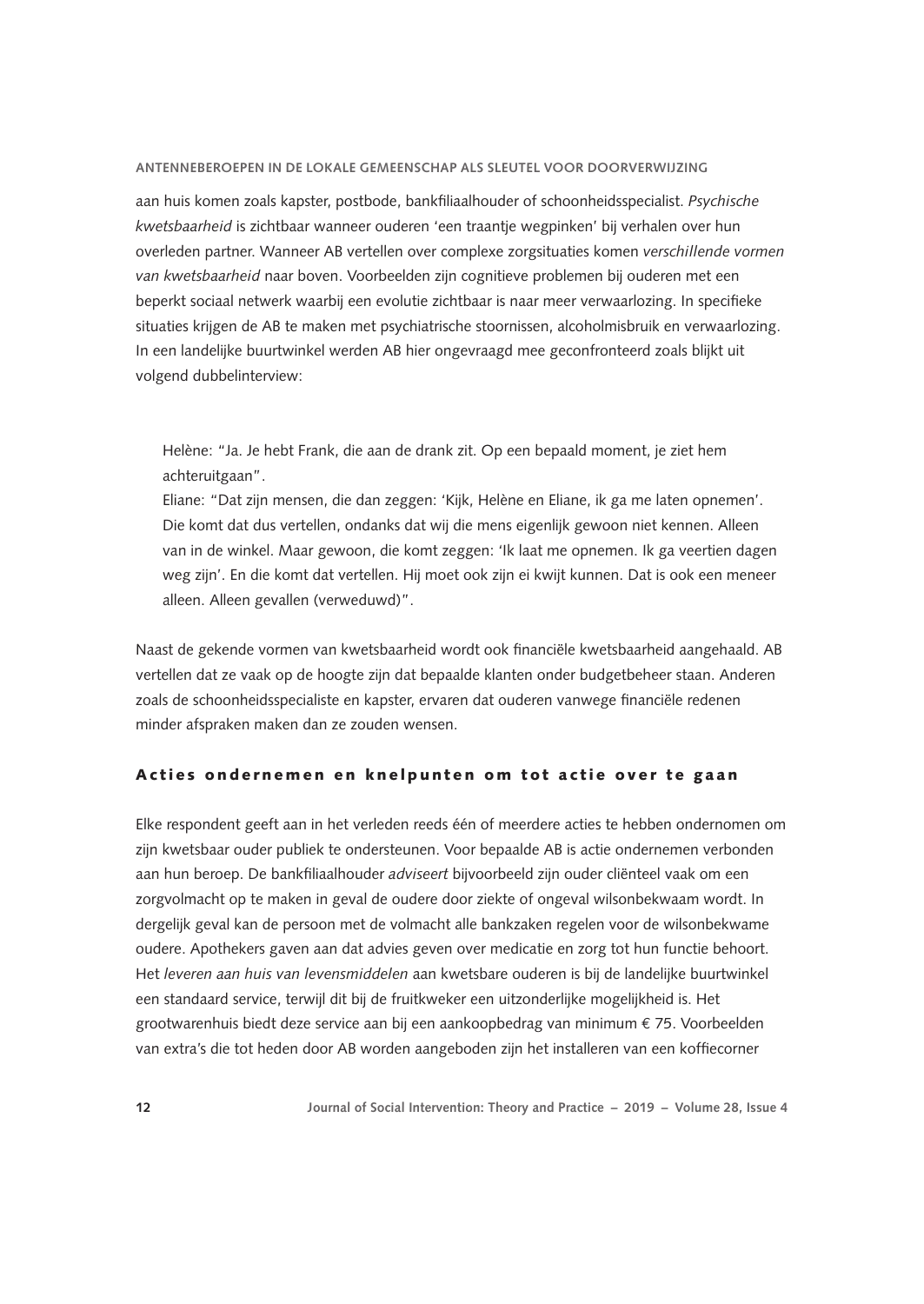of zitbank in de lokale winkel. Eén postbode geeft aan dat hij na zijn uren voor ouderen naar de apotheker rijdt. *Luisteren naar het verhaal van de oudere* wordt eveneens benadrukt als het bieden van hulp. Dit was volgens de serveerster enkel mogelijk tijdens rustige momenten, wanneer er geen andere klanten in het café zijn. AB werken op bepaalde vlakken ook *preventief:* Een apotheker vraagt bijvoorbeeld aan ouderen of zij op iemand kunnen rekenen in geval van nood en trachten een vertrouwensrelatie op te bouwen met psychiatrisch zieke ouderen. De eigenares van de landelijke buurtwinkel beslist in bepaalde situaties om mensen geen alcohol meer te verkopen. Ook de wijkagent geeft aan preventief te werken door er bij nieuwe inwoners op aan te dringen om een contactpersoon door te geven voor noodsituaties.

Of problemen door AB worden doorgegeven aan familie of hulpverleners is zeer afhankelijk van beroep tot beroep. De apothekers en wijkagent hebben door hun beroep frequent contact met de huisarts of OCMW en zeiden indien nodig *signalen* te kunnen doorgeven. De bankfiliaalhouder geeft aan dat dit vanuit zijn beroep vaak onmogelijk is. Eenmalig gaf hij *informatie* door aan de kinderen bij vermoeden van cognitieve problemen. De andere AB geven aan dat zij een organisatie missen waar zij problemen kunnen signaleren en zien de sociale dienst van het OCMW als aanspreekpunt hiervoor. Tot nu toe ontbreekt er een duidelijk kader over in hoeverre zij hun vermoedens mogen doorgeven. Daarom zoeken ze nu in noodsituaties een oplossing via het eigen netwerk.

AB die door hun beroep vaak in contact komen met zorgprofessionals of professionele hulpverleners zijn sneller in staat om een complexe zaak multidisciplinair aan te pakken. Dankzij een goede samenwerking met huisarts en OCMW kunnen deze AB kwetsbare ouderen toeleiden naar formele begeleiding. Een apotheker illustreert dit als volgt:

… omdat die vrouw alleen thuis woonde, ze spreekt de taal niet, Afrikaanse achtergrond, problemen met bepaalde pijnstillers waaraan ze verslaafd is geraakt, een paar keer gevallen, ook omwille van de medicatie die ze neemt. Omdat het op het gebied van communicatie totaal niet vooruitging, is er wel een stap gezet naar meer inkadering. Toen hebben wij samen met de verpleging, de huisarts en een sociaalassistent ons ingezet om te kijken: Hoe gaan wij die begeleiding verzorgen? Hoe gaan wij zorgen dat die medicatie bij die patiënt geraakt? Hoe zorgen wij dat die op bepaalde afspraken komt? Die huisarts heeft toen een dagverblijfcentrum geregeld voor die patiënt. Wij zorgden, in combinatie met die verpleegkundige, dat de medicatie in orde was, tot aan betalingen aan toe. Er werd daar eigenlijk een heel systeem op poten gezet dat voor iedereen wel vol te houden was, zodat die persoon omringd was en wist waar ze terecht kon.

**Journal of Social Intervention: Theory and Practice – 2019 – Volume 28, Issue 4 13**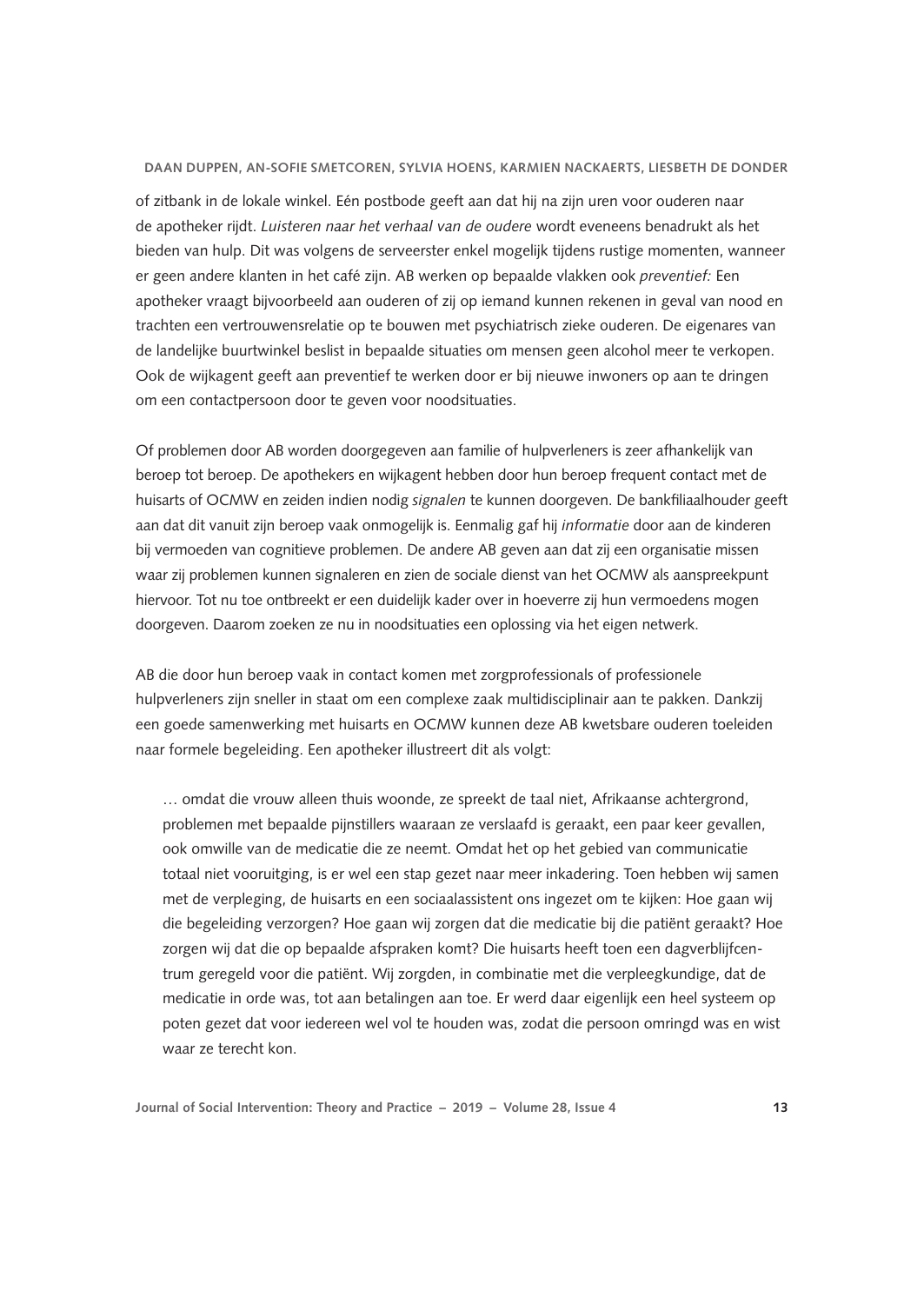Het lukt echter niet om alle complexe zorgsituaties op te lossen. *De oudere weigert* soms zelf alle hulp en verschillende hulpverleners krijgen samen 'het deksel op de neus':

Wij hebben contact opgenomen met de familie die hier niet ver vanaf woont. Zij zeggen 'oké wij willen ons moeder helpen, maar wij geraken daar niet binnen'. De conciërge van het gebouw is al naar de vrederechter geweest. Het probleem is: het is haar eigendom, dus je kunt haar daar heel moeilijk uitzetten. Als je zou zeggen ze sticht brand, dan oké, maar er moet iets ernstig gebeuren voor… Alé… Die graffiti, dat roepen, soms een keer in haar blote door de gang lopen dat is allemaal niet zwaar genoeg om daar in te grijpen. Daar zitten we vast. Zij [sociale dienst] geraken daar ook niet binnen, niemand. (Wijkagent)

Andere knelpunten zijn zorgen omtrent *privacy*. De bankfiliaalhouder geeft aan over veel persoonsgegevens te beschikken maar gebonden te zijn aan het bankgeheim. Ook apothekers kennen de naam en vaak de gezondheidsgeschiedenis van bepaalde cliënten maar mogen dit vanwege hun beroepsgeheim niet doorgeven aan het OCMW. De andere AB stellen zich al dan niet vragen bij de privacy van ouderen. Daarnaast is er schrik voor de *continuïteit* van dagelijkse activiteiten. Het kunnen vrijmaken van tijd maakt een verschil wanneer men met iemand alleen in de zaak staat of met klanten, als de postbode nog veel brieven moet posten of niet. De angst dat de hoofdtaak verloren gaat of om bemoeizuchtig over te komen en daardoor klanten te verliezen, is een bezorgdheid die bij verschillende AB in de interviews voorkwam. Vervolgens geeft men ook aan dat het effectief bepalen of een situatie gedefinieerd kan worden als *zorgtekort* moeilijk is. De kapster aan huis stelt vast dat sommige ouderen nog in primitieve omstandigheden leven maar zich daar gelukkig bij voelen, terwijl buitenstaanders diezelfde woonsituatie als vuil en onhygiënisch beschouwen omdat zij andere normen hierover hebben. Een laatste knelpunt is de juiste balans vinden tussen afstand en nabijheid en grenzen durven stellen. Té dicht bij de oudere staan zorgt voor een onevenwicht in die balans:

Ik heb een week of drie geleden, een klant geweigerd. Die heeft mij dan gestalkt. Die heeft zelfs achter mij gereden met een auto. Dan zeg ik echt van: "Hier stopt het". Ja. Het was een heel lief madammeke … maar zij kon zich niet aan de afspraken houden. Eigenlijk daardoor. Ik moet mij aan de afspraken houden, als je aan huis komt. Dat madammeke kon dat helemaal niet. Dan kom ik binnen en dan begint zij op je gevoel te werken, te kussen en te bepampelen en dingen. Dan heb ik zoiets van: "Oh, nee". Ik ben haar bezit niet. Ja, je hebt er een vertrouwensband mee. Dat klikte heel goed, maar op dat punt vind ik dat wel erg. Het was eigenlijk gewoon … Dat ging niet bij mij. Tien keer veranderen op een week. Alle weken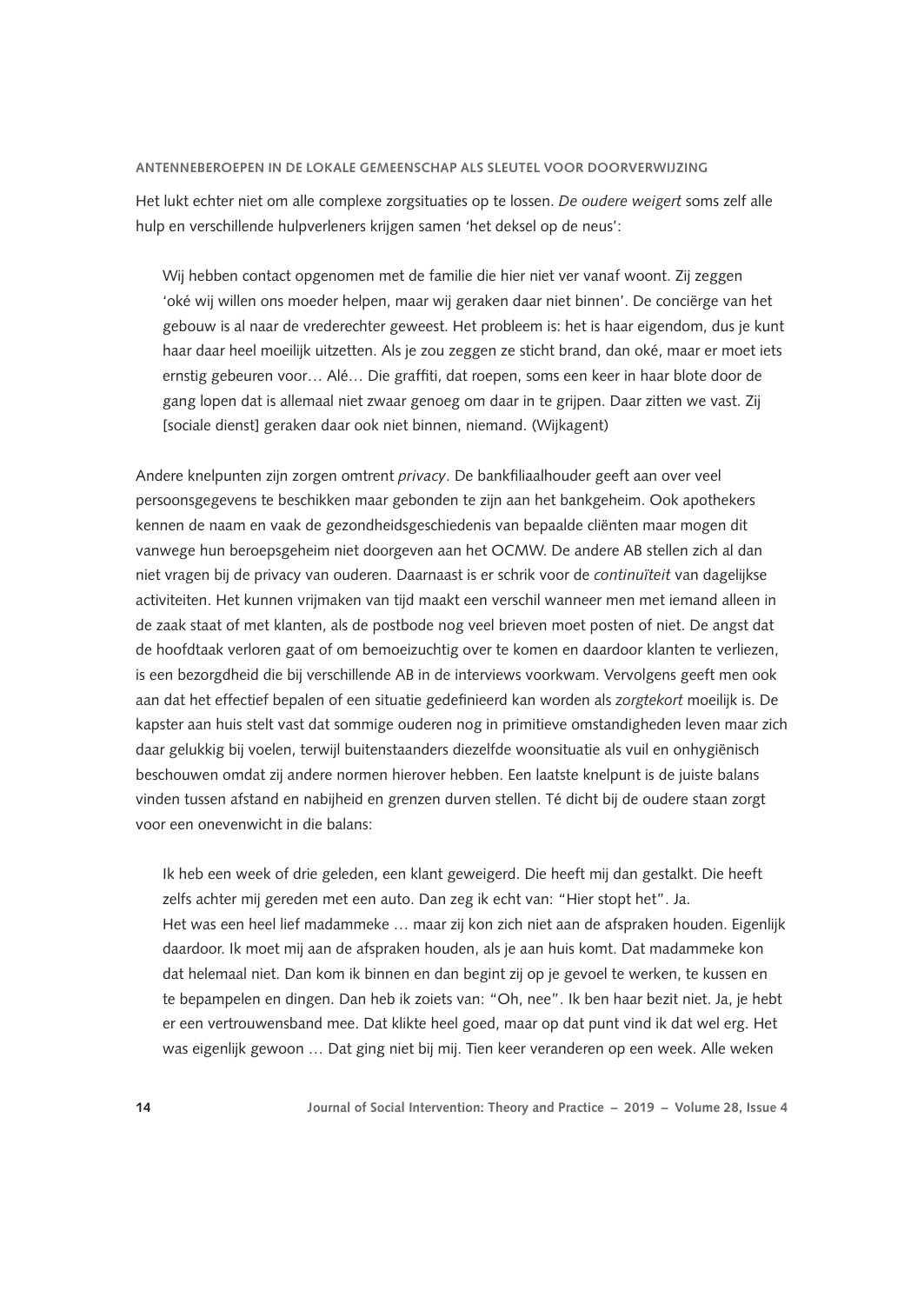komen en dat moest tien keer veranderen. 's Avonds om tien uur bellen. Zondagavond om elf uur bellen. Ja, dan heb ik wel zoiets van: "Mijn privé, is mijn privé en daar moet je afblijven". Dan zeg ik echt: "Stop". (Kapster)

### Antenneberoepen als sleutel voor doorverwijzing

Binnen de beroepen die voor deze studie werden bevraagd, vindt enkel de bankfiliaalhouder dat hij geen sleutelrol heeft in de doorverwijzing van kwetsbare ouderen naar een hulporganisatie. Een meldpunt waarop hij iemand kan contacteren zou hij daarentegen wel gebruiken in geval van nood. Alle andere AB vinden dat een meldpunt, waar ze met bekommernissen terecht kunnen, nodig is omdat zij nu "op basis van eigen gezond verstand" hulp aanbieden. In de gesprekken met de AB kwam de sociale dienst van het OCMW het vaakst naar voor als contactorganisatie, hoewel de apotheker uit Brussel ook de meerwaarde van vzw's (non-profit organisaties) die kwetsbare groepen helpen onder de aandacht bracht. De AB geven een reeks aanwijzingen mee voor het opstarten of het gebruik maken van een meldpunt:

- Omtrent de privacyregelgeving is er een wettelijk kader nodig voor de AB vooraleer kan worden overgegaan tot meldingen.
- De mogelijkheid om een anonieme melding te doen.
- De melding dient opgevolgd te worden op een laagdrempelige manier. Aangezien de oudere door diens kwetsbaarheid moeilijk verschillende diensten binnen een zorg parcours kan afgaan, is het aan de hulporganisatie om de oudere hierbij te begeleiden.
- Voor ouderen die zorg mijden is er eerst vertrouwen nodig. Daardoor vinden sommige AB het belangrijk dat de hulpverlening voor hen traag wordt opgestart.
- Per gemeente zou er één meldpunt moeten zijn met één centraal nummer dat kenbaar gemaakt is bij alle mogelijke AB.
- Een medewerker die de AB kan bijstaan met raad en suggesties om moeilijke situaties aan te pakken.

Zowel binnen de steden als de gemeenten werden drie ontwikkelingen zichtbaar die een invloed hebben gehad op het werk van de AB. Een eerste ontwikkeling is de sterke daling van het aantal beroepen met een antennefunctie: buurtbakkers en lokale beenhouwers verdwijnen en veranderen steeds vaker in een supermarkt. Een tweede ontwikkeling is het verdwijnen van het *sociaal kapitaal van de buurt* waardoor de weinige buurtwinkels die sociale functie overnemen: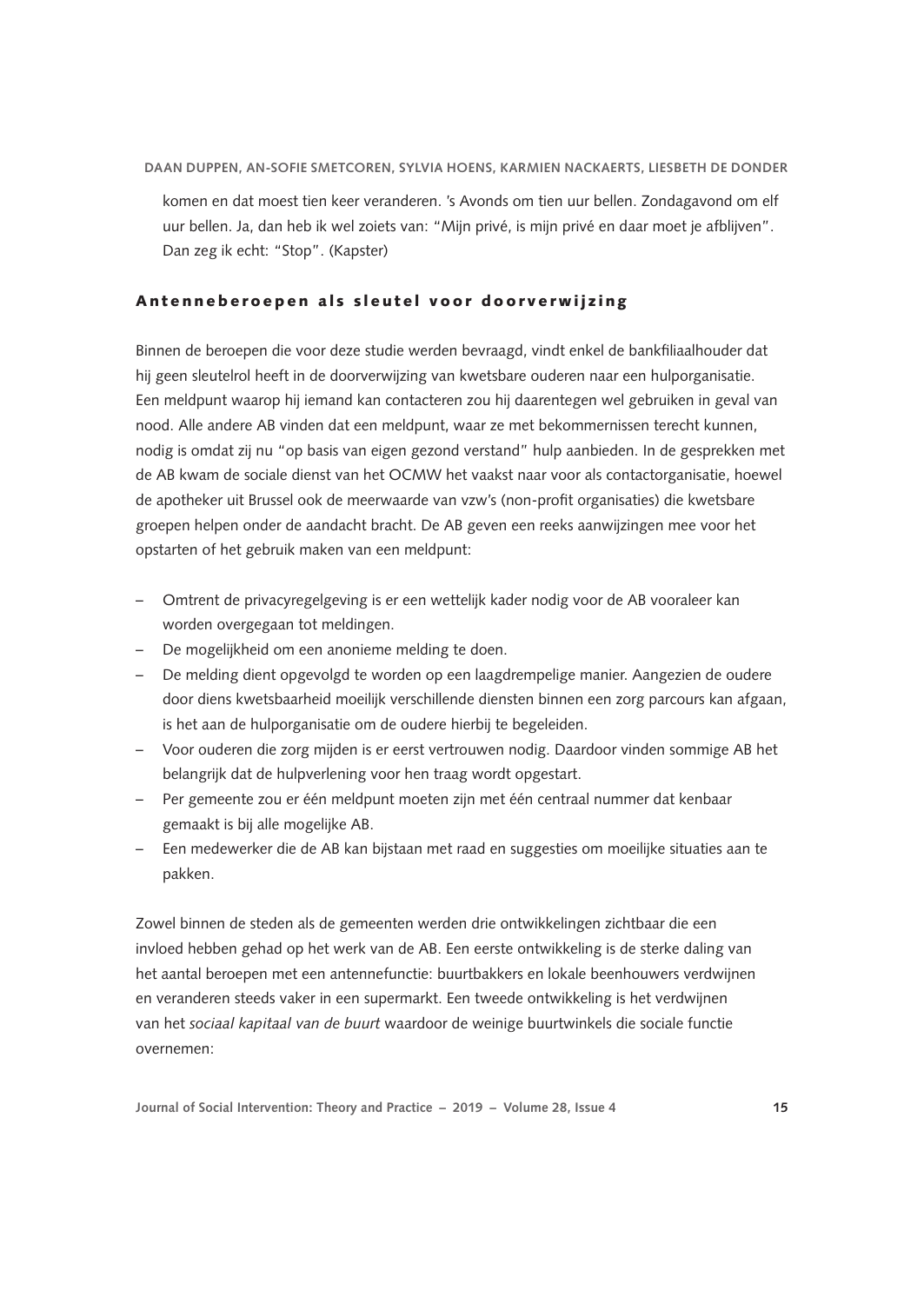Eliane: Het is niet gemakkelijk voor kleinere winkels. Ik denk … Sociaal contact. Ja. Soms hebben we het gevoel, dat we meer sociaalwerkers zijn, dan dat we … Helène: Soms moeten we psycholoog zijn, soms moeten we dokter of … Ja. Dat zijn we wel niet, maar … Maar, je maakt het wel mogelijk. Ja. Proberen die mensen een antwoord te

geven.

Een derde ontwikkeling is een verandering in de functie van de AB of de limitatie van het maatschappelijk karakter van het beroep door controle van hogerhand. Door de digitalisering komen bijvoorbeeld minder mensen naar de bank en is er minder tijd aan het loket.

Postbodes vervulden vroeger een socialere functie waarbij ze langsgingen bij ouderen. Dit gebeurt nu nog slechts zelden door hogere werkdruk. Desondanks doen zij na of tijdens hun postronde nog boodschappen of helpen ze bij administratieve verrichtingen.

Postbode 1: [over ouderen die niet naar de winkel konden gaan] Ik ging daar twee keer per week voor ik vertrok op ronde ging ik eerst langs de bakker want dan moest ik daar twee keer per week een brood afleggen. En briefkes voor naar de apotheker dat deden wij vroeger allemaal, maar die tijd… Ik heb nu 840 huizen, toen in de tijd had ik er 300. Het is nu echt werken, jagen en jagen om gedaan te krijgen.

Postbode 2: Wij hebben onze adressen waar we al eens langsgaan en dat wordt doorgegeven van den ene postbode op den andere. Als ge [interne] opleiding krijgt en dan kunt ge zeggen daar al eens een tas koffiedrinken. Maar dat is minder en minder dat dat gebeurt. Zo heb ik over het laatst al een doorlopende opdracht voor iemand in orde gebracht.

# **DISCUSSIE**

Dit onderzoek exploreerde de mogelijkheid om antenneberoepen (AB) in te schakelen in de detectie naar kwetsbare thuiswonende ouderen. Daarbij werden drie onderzoeksvragen centraal gesteld:

- 1. Kunnen antenneberoepen kwetsbaarheid bij thuiswonende ouderen detecteren? En hoe doen zij dit?
- 2. In welke situatie ondernemen zij actie als ze kwetsbaarheid met een zorgtekort bij thuiswonende ouderen detecteren en welke knelpunten komen voor bij deze acties?
- 3. Welke ondersteuning is belangrijk om de rol van antenneberoep op te nemen?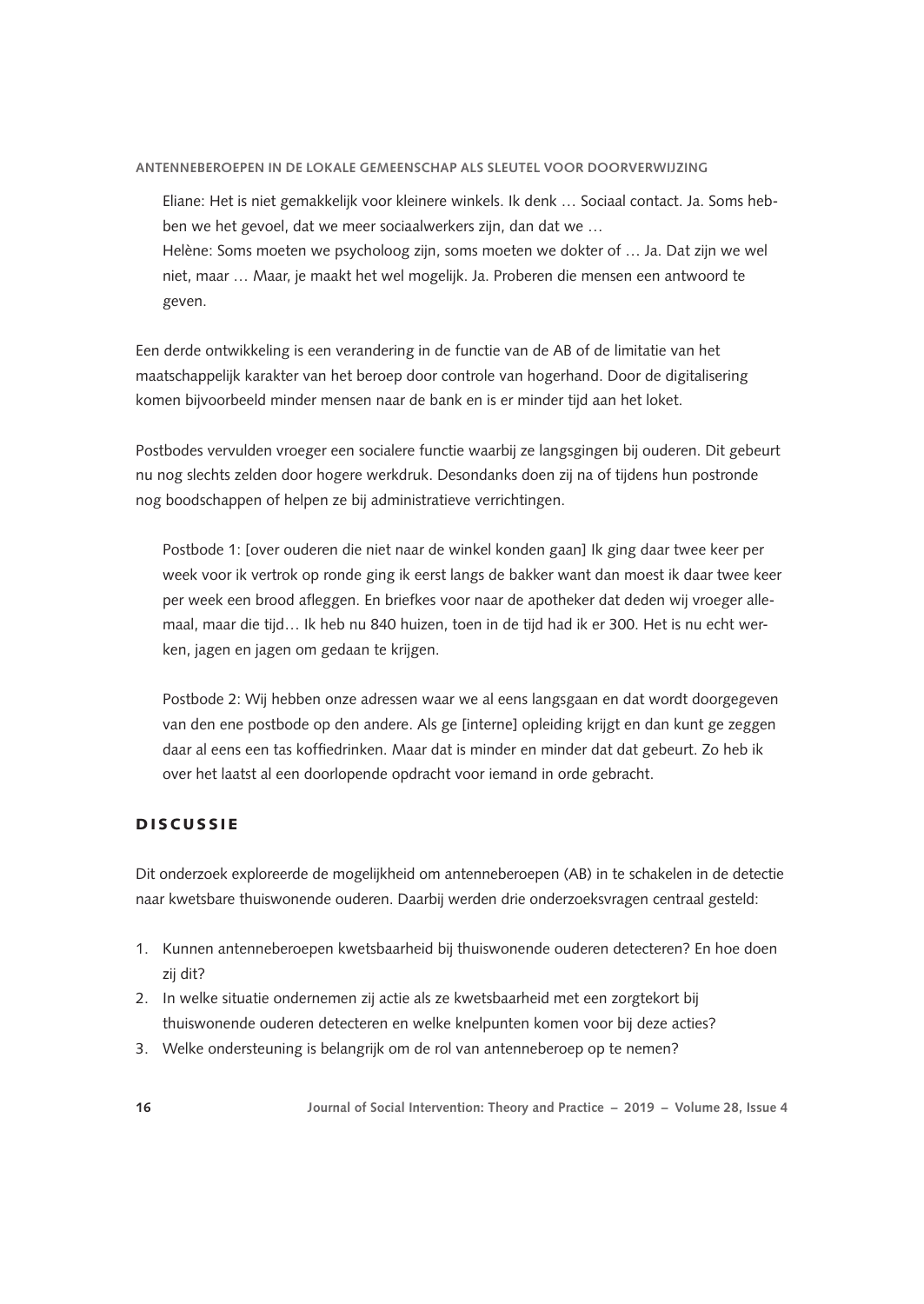De resultaten tonen aan dat AB verschillende vormen van kwetsbaarheid kunnen detecteren. Verschillende voorbeelden van cognitieve, fysieke, sociale, psychische en omgevingskwetsbaarheid kwamen aan bod. Daarnaast werd ook financiële kwetsbaarheid aangehaald, een domein dat niet in de courante multidimensionele kwetsbaarheid conceptualisaties is opgenomen (De Roeck *et al*., 2018; De Witte *et al*., 2013; Gobbens *et al*. 2010; Steverink, Slaets, Schuurmans & Van Lis, 2001). Bepaalde vormen zoals fysieke kwetsbaarheid zijn visueel duidelijk waar te nemen, terwijl andere vormen zoals cognitieve en psychische kwetsbaarheid dat minder zijn. Voor cognitieve kwetsbaarheid ervaren AB wel dat er bepaalde alarmsignalen zijn zoals vergeetachtigheid. Soms komen verschillende vormen van kwetsbaarheid, die leiden tot complexe zorgsituaties, samen voor.

Er werden zes types van acties geïdentificeerd: informatie geven, advies geven, extra diensten aanbieden, luisteren naar het verhaal van de klant/cliënt, preventief handelen en signalen doorgeven. Het ondernemen van een bepaalde actie is sterk afhankelijk van het soort beroep. Sommige acties zijn bijna standaard onderdeel, mits een ruime invulling, van het takenpakket van het beroep. Bijvoorbeeld, advies geven is een taak van de bankfiliaalhouder en de apotheker, of goederen leveren aan huis is een opdracht voor de handelaar. In functie van het specifieke doelpubliek (i.e. kwetsbare ouderen), gaan ze dan ook hun opdracht specifiek invullen. Sommige acties zijn kleinschalig en horen bij het sociale karakter van het beroep zoals luisteren naar iemands verhaal. In bepaalde situaties gaat het zo ver dat AB taken extra gaan doen die niet verwacht worden zoals het helpen bij financiële verrichtingen. Vanuit zorgethisch oogpunt kunnen de vijf fasen van zorg volgens Joan Tronto worden geïdentificeerd binnen de resultaten. Volgens Tronto is de zorgrelatie niet alleen de verantwoordelijkheid van zorgvrager en de zorgverlener ten opzichte van elkaar maar ook ten opzichte van anderen (Tronto, 2013). Professionals met een AB maken zich zorgen (fase 1 'caring about', morele waarde: aandachtigheid) door aandachtig te zijn en kwetsbaarheid te signaleren, nemen zorg op zich (fase 2 'taking care of', morele waarde: verantwoordelijkheid) door de verantwoordelijkheid op te nemen, of te willen opnemen, en kwetsbaarheid te melden. Zorg geven (fase 3 'care giving', morele waarde: competentie), is meestal kleinschalig in vergelijking met professionele zorgverleners maar niettemin belangrijk. Het ontvangen van zorg (fase 4 'care receiving', morele waarde: responsiviteit) kwam minder aan bod in de interviews. De vraag blijft of de ouderen die moedwillig zorg mijden zullen openstaan voor zorg wanneer AB tussenpersonen zijn. Zorgen met anderen (fase 5 'caring with', morele waarden: rechtvaardigheid, gelijkheid, solidariteit) wordt door Tronto gesitueerd binnen een ruimere context. De rol die professionals met een AB opnemen hoort thuis in de huidige tendensen van de participatiemaatschappij (Nederland) of zorgzame buurten (Vlaanderen).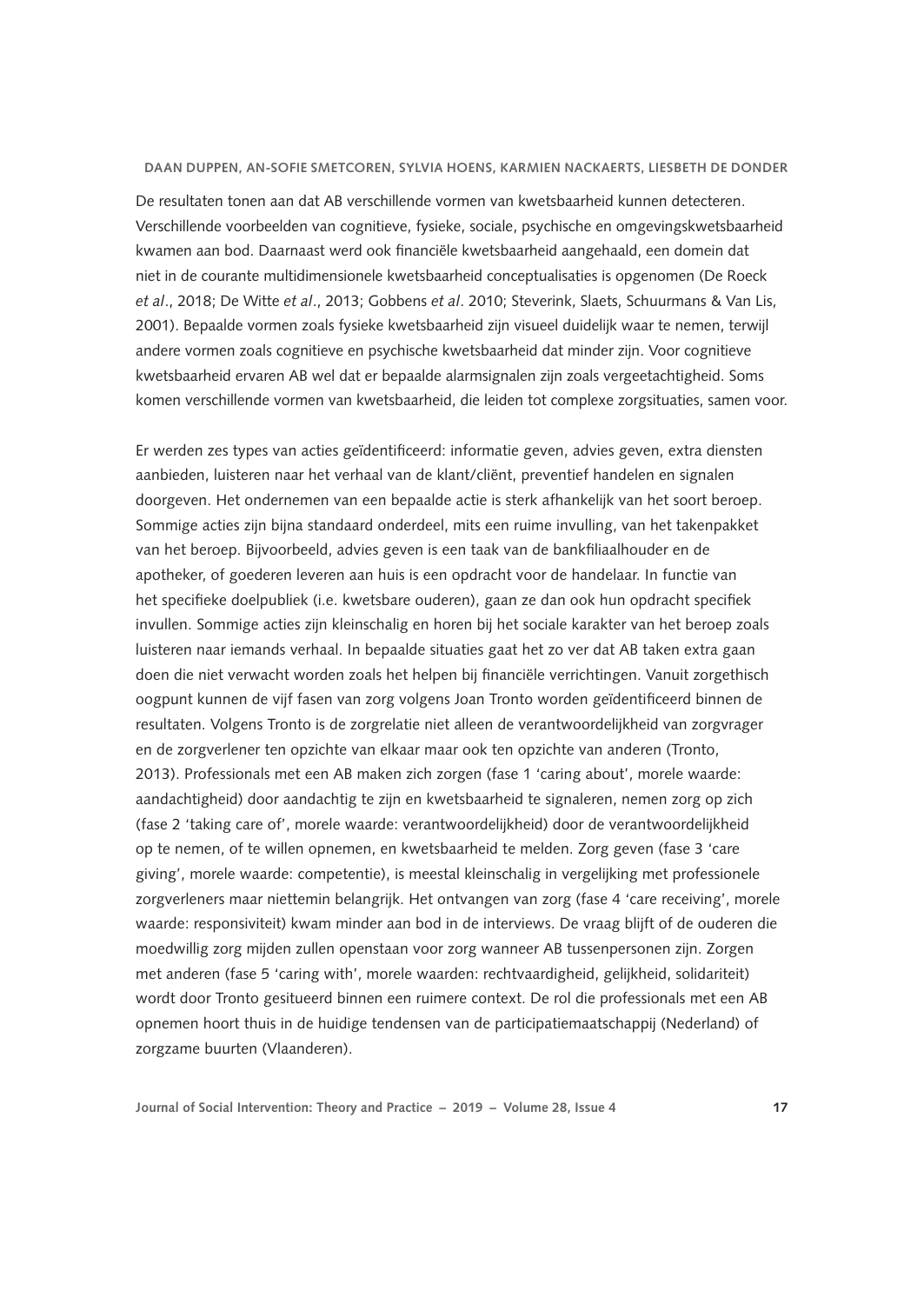Vijf verschillende knelpunten om actie te ondernemen werden meegenomen uit de gesprekken met AB. Voor het doorgeven van problemen wordt het eigen netwerk ingeschakeld, maar de meeste AB gaven enerzijds aan dat zij een organisatie missen waar zij met een probleemsituatie terecht kunnen en anderzijds wat de regels omtrent privacy hiervoor zijn. In België is het OCMW de gepaste instantie waar AB terecht zouden kunnen voor een melding, maar de zorgen van de deelnemers aan dit onderzoek over de privacyregels zijn terecht. De Europese wet stelt dat de AB steeds de toestemming van de betrokkene nodig heeft voor zijn persoonsgegevens mogen worden doorgegeven aan een instantie zoals het sociaal huis of het OCMW.2

Naast privacy kwamen nog vier andere knelpunten aan bod: zorgweigering, continuïteit dagelijkse activiteiten, inschatten zorgtekort en balans tussen afstand versus nabijheid. Zorgweigering op latere leeftijd kent zijn oorzaak vaak binnen complexe zorgsituaties (Geelen & Aarnoudse, 2011; Lange, 2014) of bij een sterke wil om de eigen identiteit te blijven behouden, wat een langdurige opvolging vraagt (Corvol, Balard, Moutel & Somme, 2014). Het belang van continuïteit werd afzonderlijk door verschillende AB naar voren gebracht. De hoofdtaak van het beroep mag niet in het gedrang komen door op te treden als antenneberoep. De twee laatste knelpunten hebben een sterke betrekking op het persoonlijk referentiekader van de AB. Het inschatten van een zorgtekort kan delicaat zijn, want wat kwetsbaar lijkt voor een buitenstaander, is voor de oudere eventueel normaal. Het is belangrijk om ouderen zelf de regie te laten behouden (Broese van Groenou, 2011) en zelf te laten beslissen waar hulp nodig is, hoewel dat op grenzen kan stuiten zoals het zelf organiseren van zorg (Eskens & Hoogakker, 2015). Voor sommigen is het een uitdaging om de juiste balans te vinden tussen afstand en nabijheid. Zij vragen zich af hoe ze hulp kunnen bieden zonder dat dit hun persoonlijke levenssfeer beïnvloedt. Idealiter is er professionele nabijheid, een term die in de gezondheidszorg vaak naar voren wordt geschoven om de juiste balans te vinden tussen enerzijds het empathisch zijn en betrokken blijven en anderzijds genoeg ruimte overlaten om objectief te blijven (Van Staveren, 2017).

De laatste onderzoeksvraag focuste op de noden van AB en welke ondersteuning belangrijk is om de rol van antenneberoep op te nemen. In de toekomst rekenen AB voor ondersteuning op één meldpunt dat er per gemeente zou moeten zijn. Momenteel ontbreekt hier echter nog een wettelijk kader inzake de privacy voor. Onrechtstreeks kwamen uit de analyses nog noden voor de ouderen aan het licht die gerelateerd zijn aan de AB. In deze studie werden deze beschreven als drie ontwikkelingen. De eerste en tweede ontwikkeling focust op de rol van de buurtwinkel zoals een kruidenier, bakker of apotheek. Enerzijds is er meer nood aan buurtwinkels. Door het verdwijnen van deze handelaars zijn ouderen genoodzaakt om verder van huis boodschappen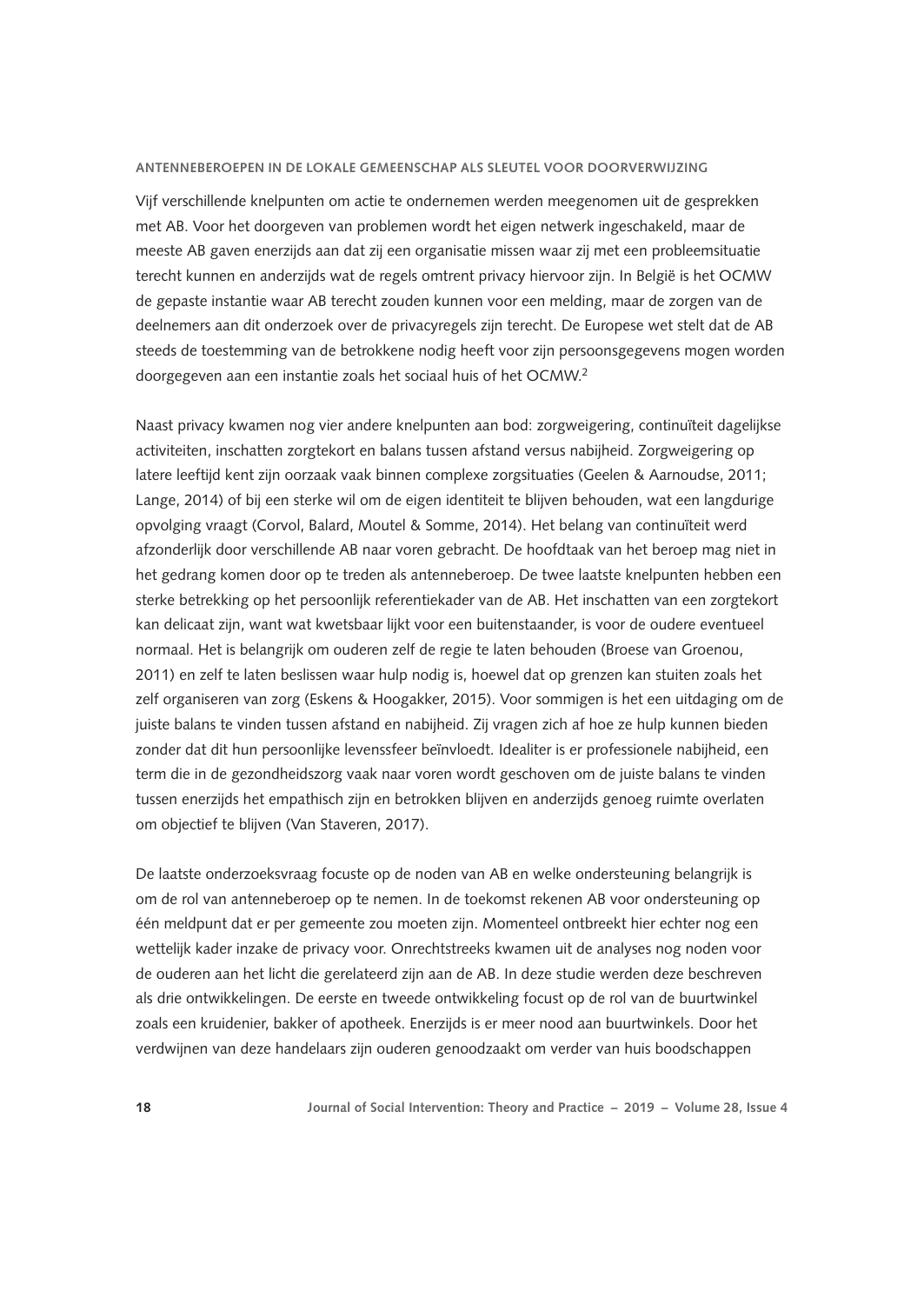te doen of moeten zij hulp hiervoor zoeken van derden (Buffel, Demeere, De Donder & Verté, 2011). Anderzijds is de zeldzame buurtwinkel die nog overblijft de plaats bij uitstek voor sociaal contact, aangezien ook het sociaal kapitaal van de buurt in sommige plaatsen daalt. Buurtwinkels zorgen naast de voorziening van levensmiddelen ook voor buurtverbondenheid en ze zorgen er ook voor dat mensen op de hoogte blijven wat er in de buurt gebeurt (Buffel *et al*., 2011). Bepaalde grootwarenhuizen nemen nu al de eigenschappen van de vroegere buurtwinkel over door koffiecorners te installeren. Andere voorbeelden uit Ierland (McDonald, Scharf & Walsh, 2018) en New York (Goldman, Owusu, Smith, Martens & Lynch, 2016) zijn de leeftijdsvriendelijke ondernemingen of age-friendly businesses. In deze ondernemingen krijgen zaakvoerders specifieke trainingen hoe zij ouderen kunnen helpen en wordt voorgesteld om oudere klanten te voorzien van assistentie bij het winkelen. De implementatie van detectie van kwetsbare ouderen kan het concept van age-friendly businesses verrijken.

Een derde ontwikkeling situeert zich bij veranderingen op het macroniveau die een grote invloed hebben op ouderen als individu. Volgens de 'political economy theory of ageing', worden de status, de middelen en de levensloop van een oudere bepaald door iemands woonplaats, maar ook de sociale structuur waarin de oudere leeft die op zijn beurt beïnvloed wordt door economische en politieke factoren (Estes, Swan & Gerard, 1982). Verhalen van AB tonen aan dat veranderingen binnen het beroep (bijvoorbeeld bij Bpost en banken) ervoor zorgen dat er minder tijd is voor de klant of cliënt. De geïnterviewde AB waren gereserveerd in het meedelen van de achterliggende oorzaken hiervoor. Een mogelijke oorzaak is de steeds verdere privatisering van Bpost, ooit een overheidsbedrijf, en het dalend aantal andere dienstverleningen in landelijke gemeenten zoals bankkantoren (D'Hondt, 2017). Toenemende veranderingen op macroniveau, fusionering en verdere digitalisering lijken geen zorg te zijn voor vitale ouderen, maar voor kwetsbare ouderen des te meer.

Met deze studie hebben we een reeks belangwekkende kenmerken maar ook bezorgdheden van AB genoteerd. Toch willen we ook wijzen op enkele tekortkomingen van deze studie. Door het exploratieve karakter van de studie lag de focus op verkenning van informatie bij verschillende soorten AB en werd niet tot in de diepte doorgevraagd naar ervaringen, meningen of gevoelens van één specifieke groep AB. Deze studie is dan geen limitatieve opsomming van alle mogelijke AB. Er zijn nog tal van andere AB die niet werden opgenomen in deze studie. We denken hierbij nog aan beroepen zoals marktkramer, slager, restaurant/caféhouder, dierenarts, geestelijken en mogelijks nog vele andere. We geven tenslotte ook mee dat ook niet-professionals – zoals mensen uit het verenigingsleven en actieve buurtvrijwilligers – een sleutelfunctie kunnen hebben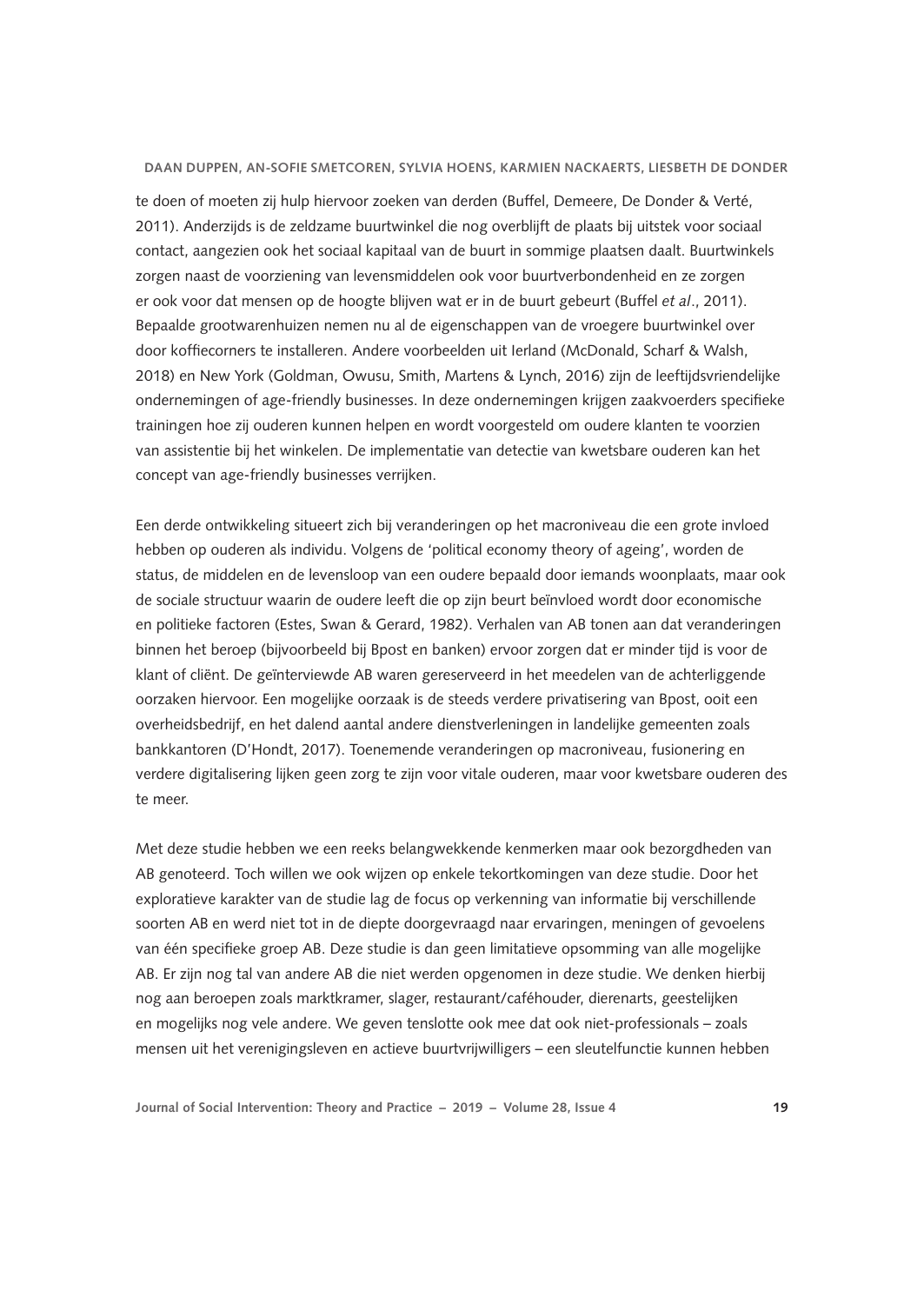in de detectie en doorverwijzing van kwetsbare ouderen. Een punt voor reflectie is de mogelijke overselectie aan respondenten die reeds bereid waren hun bijdrage te leveren aan gepaste zorg en ondersteuning van kwetsbare ouderen. Waar deze studie aantoont dat er een wil is bij AB om kwetsbare ouderen door te verwijzen naar OCMW's en welzijnsorganisaties, bestaan er mogelijks AB die hier eerder van willen afzien. Verder onderzoek, eventueel kwantitatief, kan enerzijds de bereidwilligheid bij AB van doorverwijzing naar OCMW en anderzijds de effectiviteit en haalbaarheid hiervan uitwijzen.

### CONCLUSIE

Met de informatie uit deze studie hebben OCMW's en welzijnsorganisaties een basis om een beleid uit te werken omtrent de inschakeling van antenneberoepen in de detectie van kwetsbare ouderen en de ontwikkeling van een meldpunt voor deze beroepen. Deze professionals zien door hun dagelijkse beroepsactiviteiten verschillende vormen van kwetsbaarheid bij hun klanten of cliënten. Zij nemen zelf beperkt actie wanneer nodig, maar hebben nood aan ondersteuning en een duidelijk kader over de mogelijkheden wanneer ze een situatie willen melden. Professionals die kwetsbare ouderen als klant of cliënt hebben beschikken over veel waardevolle informatie die gebruikt kan worden om verdere kwetsbaarheid te voorkomen.

#### NOTEN

- 1 Meer informatie is beschikbaar op www.d-scope.be.
- 2 Verordening (EU) 2016/679 van het Europees Parlement en de raad van 27 april 2016 *betreffende de bescherming van natuurlijke personen in verband met de verwerking van persoonsgegevens en betreffende het vrije verkeer van die gegevens en tot intrekking van Richtlijn 95/46/EG* algemene verordening gegevensbescherming, Deze tekst kan geraadpleegd worden via volgende link https://eur-lex.europa.eu/legal-content/NL/ TXT/?uri=CELEX%3A32016R0679.

# **REFERENTIES**

- Acocella, I. (2012). The focus groups in social research: Advantages and disadvantages. *Quality & Quantity*, *46*(4), 1125–1136. https://doi.org/10.1007/s11135-011-9600-4.
- Broese van Groenou, M. (2011). Samen zorgen voor ouderen. *Tijdschrift voor Gerontologie en Geriatrie*, *42*(4), 156. https://doi.org/10.1007/s12439-011-0029-y.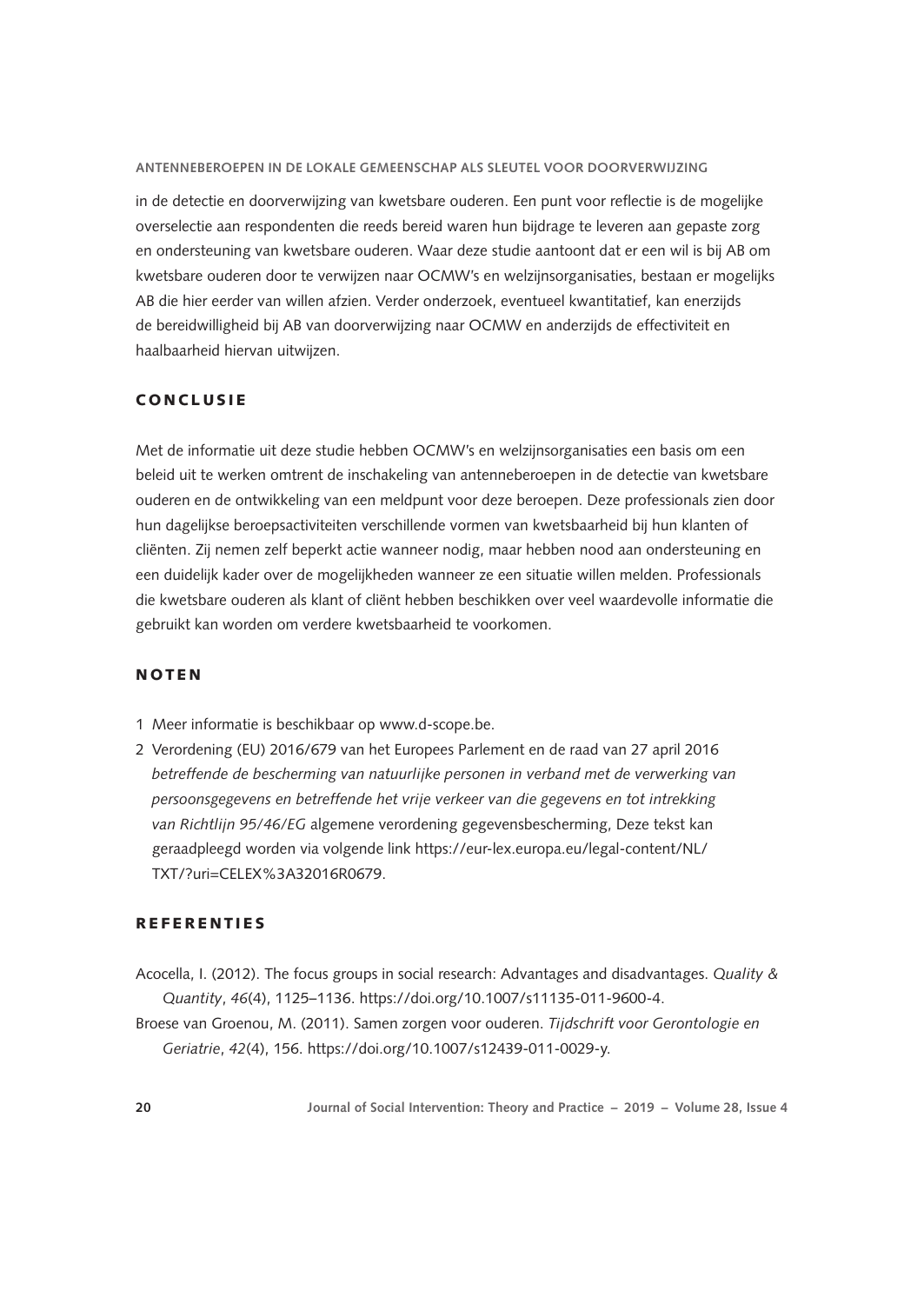- Buffel, T., Demeere, S., De Donder, L., & Verté, D. (2011). Fysieke, sociale en psychologische dimensies van de woonomgeving: Ouderen aan het woord over hun verbondenheid met de buurt. *Tijdschrift voor Sociologie*, *32*(1), 59–87.
- Corvol, A., Balard, F., Moutel, G., & Somme, D. (2014). Refusal of care faced by case manager from elderly persons in complex situation: Cross perspectives. *Revue De Medecine Interne*, *35*(1), 16–20. https://doi.org/10.1016/j.revmed.2013.02.012.
- Crowe, M., Inder, M., & Porter, R. (2015). Conducting qualitative research in mental health: Thematic and content analyses. *Australian and New Zealand Journal of Psychiatry*, *49*(7), 616–623. https://doi.org/10.1177/0004867415582053.
- De Donder, L., Smetcoren, A.-S., Dury, S., Van Regenmortel, S., Lambotte, D., Duppen, D., … Verté, D. (2017). *Zorginnovatie in Vlaamse proeftuinen: Onderzoek naar Actief Zorgzame Buurten in Brussel en Antwerpen*. Brussel: Belgian Ageing Studies.
- De Roeck, E. E., Dury, S., De Witte, N., De Donder, L., Bjerke, M., De Deyn, P. P., … Dierckx, E. (2018). CFAI-Plus: Adding cognitive frailty as a new domain to the comprehensive frailty assessment instrument. *International Journal of Geriatric Psychiatry*, *33*(7), 941–947. https://doi.org/10.1002/gps.4875.
- De Witte, N., Gobbens, R., De Donder, L., Dury, S., Buffel, T., Schols, J., & Verté, D. (2013). The comprehensive frailty assessment instrument: Development, validity and reliability. *Geriatric Nursing*, *34*(4), 274–281. https://doi.org/10.1016/j.gerinurse.2013.03.002.
- D'Hondt, B. (2017). Armoede op den buiten, een oud zeer. *Geron*, *19*(1), 17–20. https://doi.org/10.1007/s40718-017-0005-x.
- Dury, S., Dierckx, E., Van der Vorst, A., Van der Elst, M., Fret, B., Duppen, D., … De Donder, L. (2018). Detecting frail, older adults and identifying their strengths: Results of a mixed-methods study. *BMC Public Health*, *18*(1), 191. https://doi.org/10.1186/s12889-018-5088-3.
- Eskens, F., & Hoogakker, R. (2015). Ziekte en eigen regie. *Maatwerk*, *16*(5), 22–24. https://doi.org/10.1007/s12459-015-0082-7.
- Estes, C. L., Swan, J. H., & Gerard, L. E. (1982). Dominant and competing paradigms in gerontology: Towards a political economy of ageing. *Ageing & Society*, *2*(2), 151–164. https://doi.org/10.1017/S0144686X00009405.
- Eurostat. (2017). Over 27 million people aged 80 and over in the EU. Geraadpleegd 27 April 2018, van. http://ec.europa.eu/eurostat/web/products-eurostat-news/-/EDN-20170930-1.
- Fabbricotti, I. N., Janse, B., Looman, W. M., de Kuijper, R., Van Wijngaarden, J. D. H., & Reiffers, A. (2013). Integrated care for frail elderly compared to usual care: A study protocol of a quasiexperiment on the effects on the frail elderly, their caregivers, health professionals and health care costs. *BMC Geriatrics*, *13*, 31. https://doi.org/10.1186/1471-2318-13-31.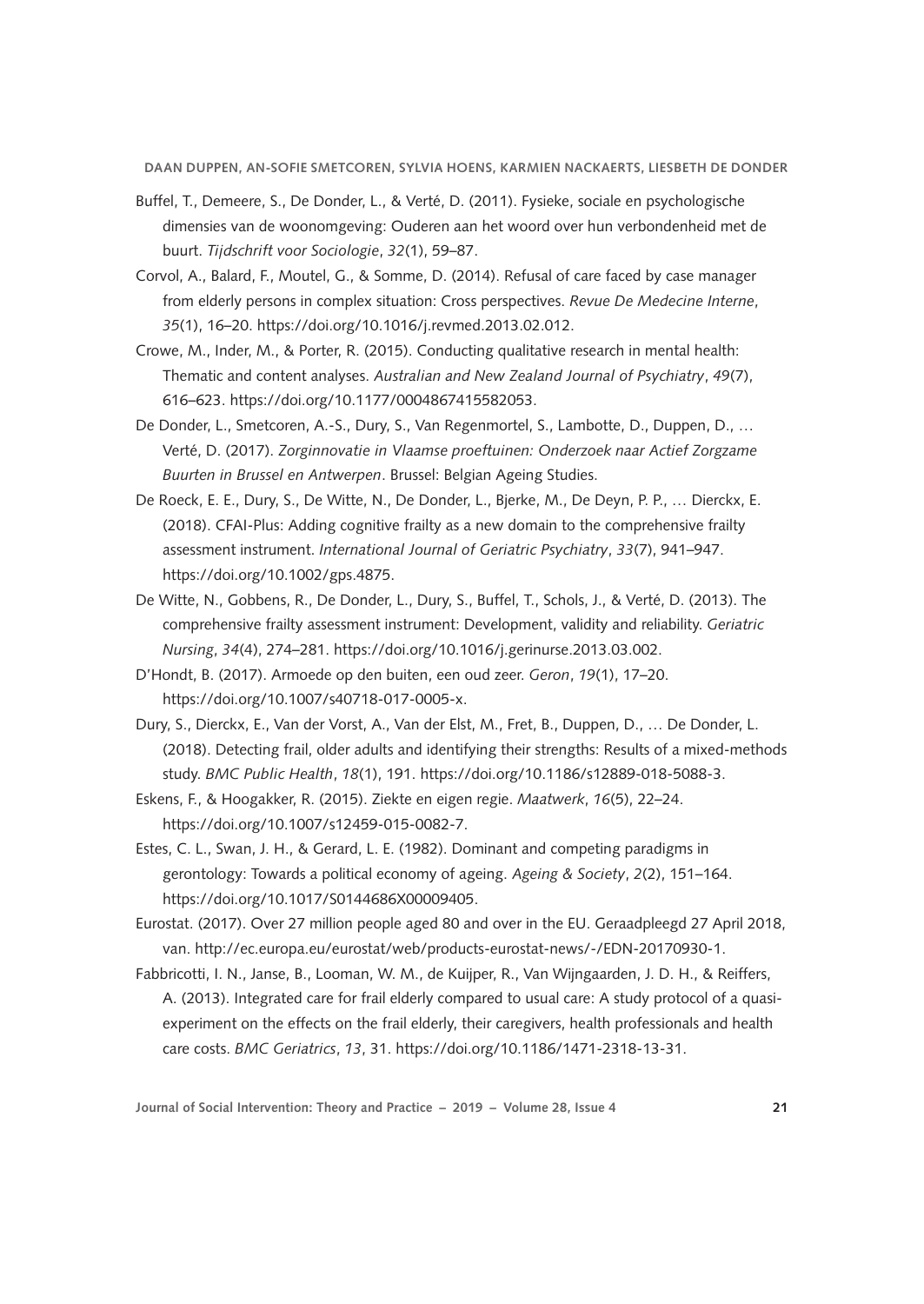- Federaal Planbureau. (2017). *Demografische vooruitzichten 2016–2060: Bevolking en huishoudens*.
- Fereday, J., & Muir-Cochrane, E. (2006). Demonstrating rigor using thematic analysis: A hybrid approach of inductive and deductive coding and theme development. *International Journal of Qualitative Methods*, *5*(1), 80–92.
- Fried, L. P., Tangen, C. M., Walston, J., Newman, A. B., Hirsch, C., Gottdiener, J., … McBurnie, M. A. (2001). Frailty in older adults: Evidence for a phenotype. *Journals of Gerontology Series A-Biological Sciences and Medical Sciences*, *56*(3), M146–M156.
- Geelen, R., & Aarnoudse, C. (2011). De voet tussen de deur krijgen. *Denkbeeld*, *23*(3), 16–19. https://doi.org/10.1007/s12428-011-0036-3.
- Gobbens, R. J. J., Luijkx, K. G., Wijnen-Sponselee, M. T., & Schols, J. M. G. A. (2010). In search of an integral conceptual definition of frailty: Opinions of experts. *Journal of the American Medical Directors Association*, *11*(5), 338–343. https://doi.org/10.1016/j.jamda.2009.09.015.
- Goldman, L., Owusu, S., Smith, C., Martens, D., & Lynch, M. (2016). Age-friendly New York City: A case study. In T. Moulaert & S. Garon (Eds.), *Age-Friendly Cities and Communities in International Comparison* (pp. 171–190). Cham: Springer. doi:10.1007/978-3-319-24031-2\_10.
- Hout, H. van, Jansen, A., Marwijk, H. van, Pronk, M., Frijters, D., & Nijpels, G. (2011). Preventieve huisbezoeken bij kwetsbare ouderen. *Huisarts en wetenschap*, *54*(7), 366. https://doi. org/10.1007/s12445-011-0180-2.
- Jonkers, M., & Machielse, A. (2012). *Handelingsverlegenheid als hinderpaal bij het signaleren van sociaal isolement* (p. 102). LESI: Landelijk Expertisecentrum Sociale Interventie.
- Lange, J. de. (2014). Casemanager dementie: een complexe baan. *Tijdschrift voor praktijkondersteuning*, *9*(2), 47–49. https://doi.org/10.1007/s12503-014-0031-2.
- Lette, M., Baan, C. A., Van den Berg, M., & De Bruin, S. R. (2015). Initiatives on early detection and intervention to proactively identify health and social problems in older people: Experiences from the Netherlands. *BMC Geriatrics*, *15*, 143. https://doi.org/10.1186/s12877-015-0131-z.
- McDonald, B., Scharf, T., & Walsh, K. (2018). Creating an age-friendly county in Ireland: Stakeholders' perspectives on implementation. In *Age-friendly cities and communities: A global perspective*. Bristol: Policy Press.
- Rockwood, K., Mitnitski, A., Song, X. W., Steen, B., & Skoog, I. (2006). Long-term risks of death and institutionalization of elderly people in relation to deficit accumulation at age 70. *Journal of the American Geriatrics Society*, *54*(6), 975–979. https://doi.org/10.1111/j.1532- 5415.2006.00738.x.
- Smetcoren, A. S., Dury, S., De Donder, L., Dierckx, E., De Witte, N., Engelborghs, S., … Verté, D. (2018). Detectie en preventie van kwetsbaarheid: Op zoek naar risicoprofielen voor fysieke,